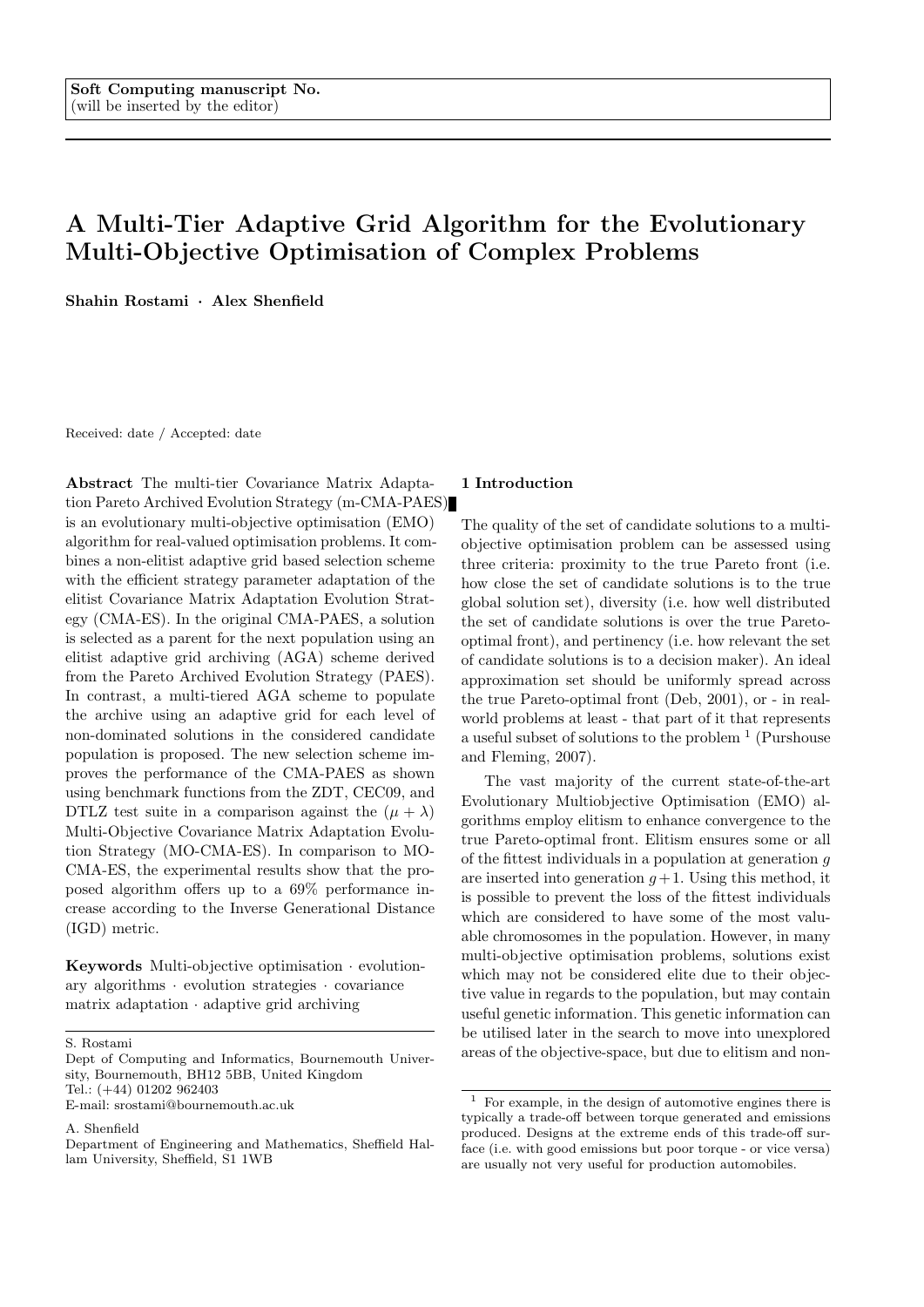dominated sorting schemes it may be abandoned in the early stages of the search.

The aim of this study is to counter the potential negative effects resulting from elitist approaches to selection (for example, the bounded Pareto archive used in the Covariance Matrix Adaption - Pareto Archived Evolution Strategy (CMA-PAES)) by not only preserving elite solutions but also focusing part of the function evaluation budget on non-elitist solutions that have the potential to contribute useful genetic information in the future. To achieve this, a novel multi-tier adaptive grid selection scheme is developed and combined with the existing CMA-PAES algorithm, in a new augmented algorithm named the Multi-tier Covariance Matrix Adaptation Pareto Archived Evolution Strategy. This novel algorithm sacrifices a portion of the function evaluation budget in favour of producing diverse approximation sets consisting of solutions from areas of the objective space which are difficult or impossible to obtain with an elitism approach. With this feature, the final approximation set offers a better representation of the trade-off surface, therefore allowing the decision maker to make a more informed selection. The performance of this new algorithm is then evaluated on several benchmarking test suites from the literature.

The paper is organised as follows: Section 2 introduces the field of evolutionary multi-objective optimisation and its performance characteristics, Section 3 introduces the CMA-PAES algorithm and novel multitier adaptive grid algorithm, Section 4 contains the experimental set-up and methods of performance assessment, Section 5 presents and discusses the results, and Section 6 draws some conclusions as well as suggesting future research direction.

# 2 Background

# 2.1 Evolutionary algorithms

Evolutionary Algorithms (EAs) are an optimisation technique inspired by some of the concepts behind natural selection and population genetics and are capable of iteratively evolving a population of candidate solutions to a problem (Goldberg, 1989). They both explore the solution space of a problem (by using variation operators such as mutation and recombination) and exploit valuable information present in the previous generation of candidate solutions (by using a selection operator which gives preference to the best solutions in the population when creating the next generation of solutions to be evaluated).

One of the main reasons evolutionary algorithms are applicable across many different problem domains

(including those where conventional optimisation techniques struggle) is their direct use of evaluation function information, rather than derivative information or other auxiliary knowledge. Derivative information (for example) can be extremely difficult to calculate in many realworld problems because the evaluation of candidate solutions can be expensive. Evolutionary algorithms are also robust to noisy solution spaces because of their population based nature. This means that each generation contains more information about the shape of the fitness landscape than would be available to conventional, non-population based optimisation methods (Michalewicz and Fogel, 2000).

Evolutionary algorithms have also been used in combination with other approaches to optimisation to form hybrid algorithms which have been applied successfully to real-world problems (Sfrent and Pop, 2015). Hyperheuristics are a methodology in search and optimisation which are concerned with choosing an appropriate heuristic or algorithm in any given optimisation context (Burke et al, 2003), and can operate on meta-heuristics. Hybrid algorithms indicate the benefits of using an approach which aim to combine existing algorithms and heuristics such that a more general approach can be taken to optimisation.

## 2.2 Evolutionary multi-objective optimisation

Many real-world optimisation problems involve the satisfaction of several objectives which, in a general form, can be described by a vector of objective functions  $f$ and a corresponding set of decision variables  $v$ , as illustrated in equation 1.

$$
\min_{f}(v) = (f_1(v), f_2(v), \dots, f_M(v))
$$
\n(1)

In many problems conflicts occur between objectives such that it is not possible to find a single ideal solution to the problem. In this case, the solution consists of a set of Pareto optimal points - where any improvement in one objective will lead to a deterioration in one or more of the other objectives.

The quality of the set of non-dominated solutions (known as the approximation set) can be characterised by considering three main measures (Purshouse, 2003):

- The proximity of the approximation set to the true Pareto front.
- The diversity of the distribution of solutions in the approximation set.
- The pertinence of the solutions in the approximation set to the decision maker.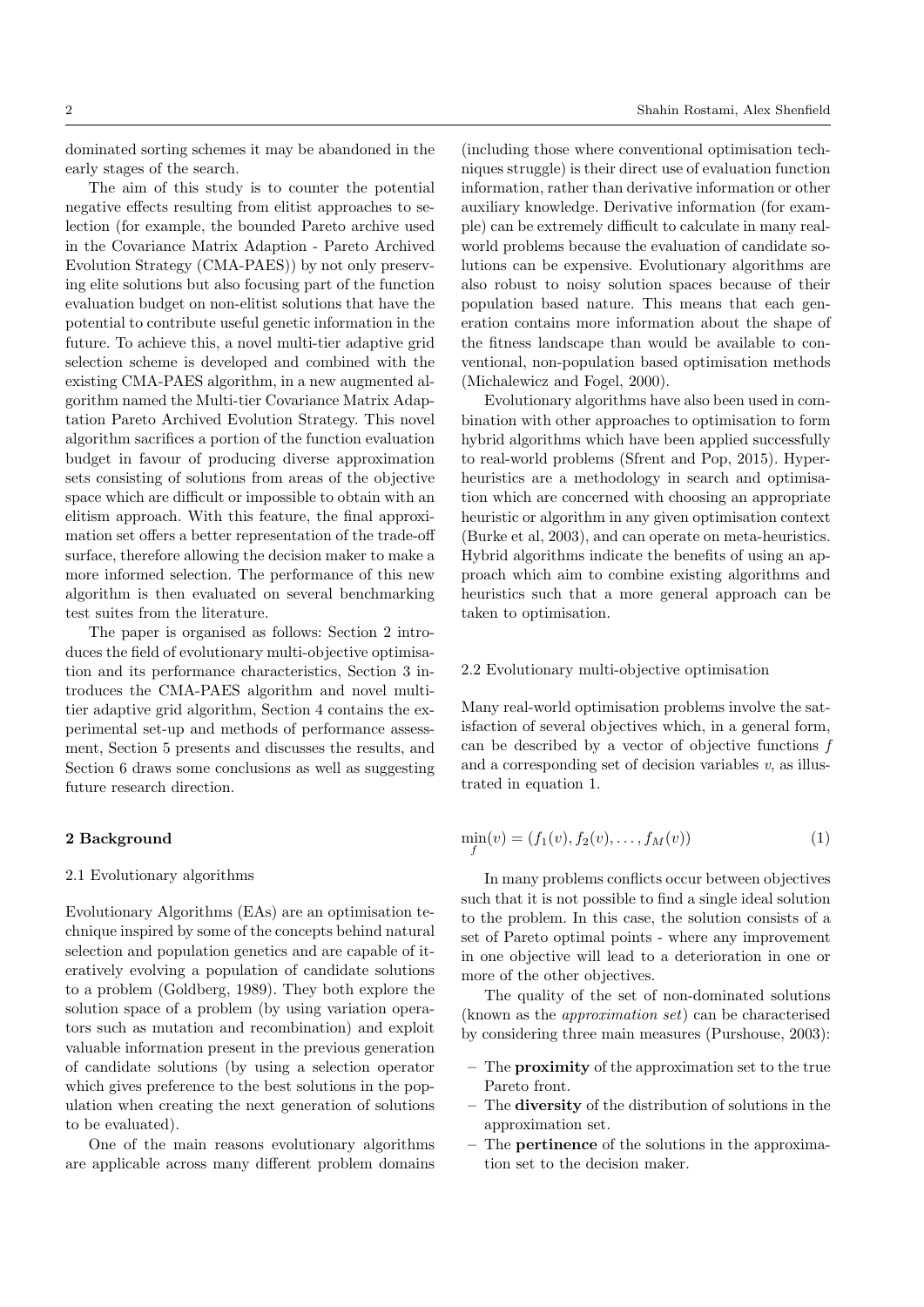These concepts are illustrated graphically in Fig. 1, where a single objective value is defined as  $x_m$  and an objective vector of M objectives can be defined as  $X =$  $\langle x_1, x_2, \ldots, x_M \rangle$ . A preference vector can be defined as  $P = \langle \rho_1, \rho_2, \ldots, \rho_M \rangle$ , where every entry  $\rho_m$  refers to the goal which the corresponding objective values  $x_m$ must satisfy.

An ideal approximation set should contain solutions that are as close as possible to the true Pareto front (i.e. having good *proximity*) and provide a uniform spread of solutions across the region of interest of the decision maker (i.e. having a diverse set of candidate solutions that are pertinent to the decision maker).



Fig. 1: Characterising the approximation set for a biobjective problem

Conventional multi-objective optimisation methods often fail to satisfy all these requirements, with methods such as the weighted sum method (Hwang and Masud, 1979) and the goal attainment method (Gembicki, 1974) only capable of finding a single point from the approximation set rather than a diverse distribution of potential solutions. This means that such algorithms do not fully capture the shape of the trade-off space without running the optimisation routine many times. In contrast, Evolutionary Algorithms (EAs) iteratively evolve a population of candidate solutions to a problem in parallel and are thus capable of finding multiple non-dominated solutions. This results in a diverse set of potential solutions to choose from, rather than a single solution that may not meet the required performance criteria.

# 2.3 Obtaining good proximity

The primary goal in evolutionary multi-objective optimisation is finding an approximation set that has good proximity to the Pareto front. This ensures that the candidate solutions in this approximation set represent optimal trade-offs between objectives. The early approaches to evolutionary multi-objective optimisation were primarily concerned with guiding the search towards the Pareto front, reflecting the importance of this goal.

Convergence to the Pareto front is mainly driven by selection for variation, where the best candidate solutions are assigned the highest fitness (and thus have the best chance of contributing to the next generation). Several techniques have been proposed to solve the problem of assigning scalar fitness values to individuals in the presence of multiple objectives - with Pareto-based methods generally being considered the best. Several variants of Pareto based fitness assignment methods exist (see Zitzler et al (2004) for more information), but the general procedure is to rank individuals in the approximation set according to some dominance criterion, and then map fitness values to these ranks (often via a linear transformation). Mating selection then proceeds using these fitness values.

The proximity of the approximation set to the true Pareto front can be enhanced by the use of *elitism*. Elitism aims to address the problem of losing good solutions during the optimisation process (Zitzler et al, 2004), either by maintaining an external population of non-dominated solutions (commonly referred to as an *archive*), or by using a  $(\mu + \lambda)$  type environmental selection mechanism. Studies have shown that elitist MOEAs perform favourably when compared to their non-elitist counterparts (Zitzler and Thiele, 1999; Zitzler et al, 2000a). Elitism has also been shown to be a theoretical requirement to guarantee convergence of an MOEA in the limit condition (Rudolph and Agapie, 2000).

In archive based elitism, the archive can be used either just to store good solutions generated by the MOEA, or can be integrated into the algorithm with individuals from the archive participating in the selection process. Some mechanism is often needed to control the number of non-dominated solutions in the archive, since the archive is usually a finite size and the number of non-dominated individuals can potentially be infinite. Density based measures to preserve diversity are commonly used in this archive reduction - for example, the Pareto Archived Evolution Strategy (Knowles and Corne, 2000a) uses an adaptive crowding procedure to preserve diversity (see later).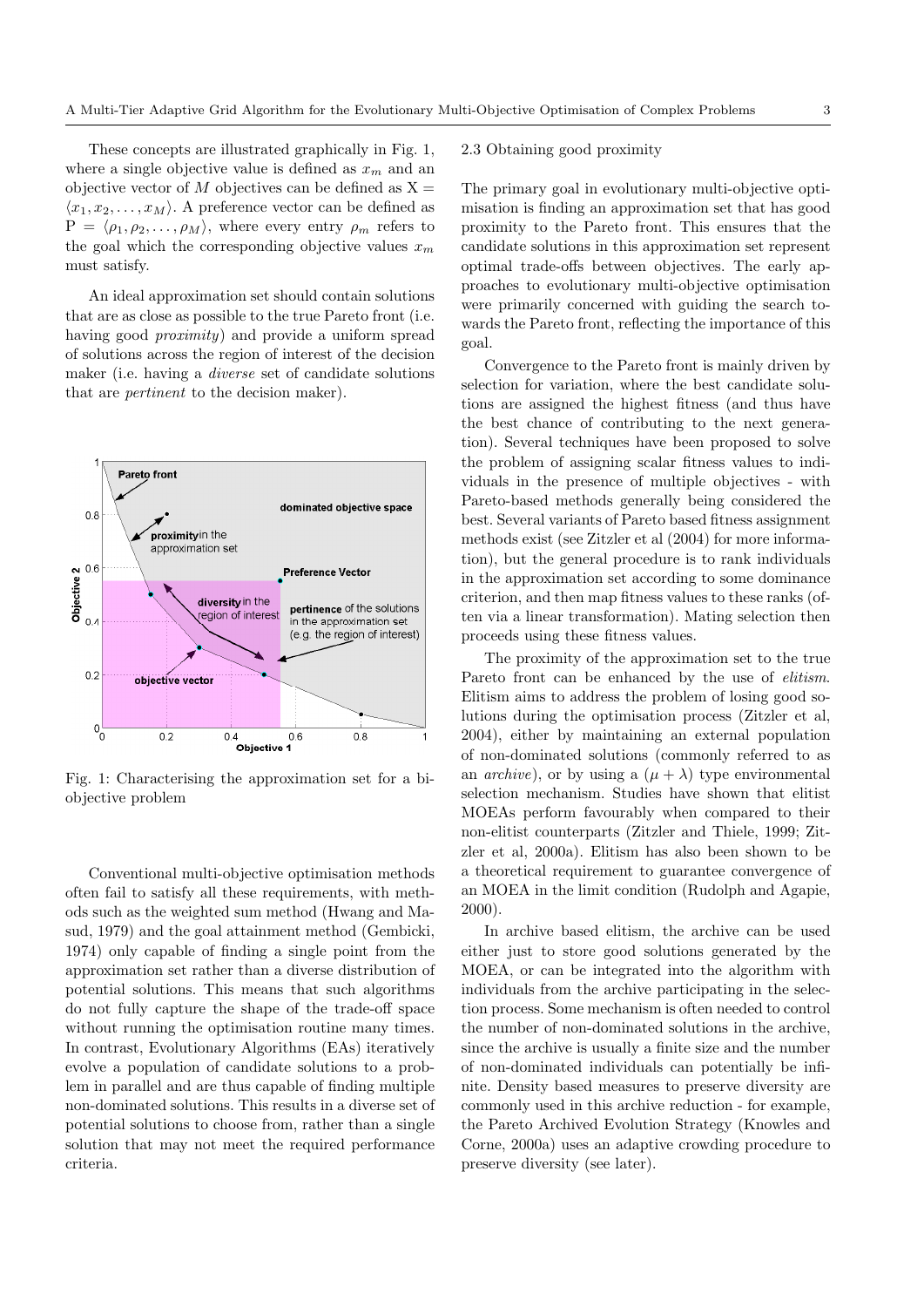An alternative elitist strategy is the  $(\mu + \lambda)$  population reduction scheme, where the parent population and the child population compete against each other for selection. This scheme originated in Evolution Strategies and forms the basis of the environmental selection scheme used in algorithms such as NSGA-II (Deb et al, 2002a) and, more recently, the Multi-Objective Covariance Matrix Adaptation Evolutionary Strategy (MO-CMA-ES) (Igel et al, 2007). In both these algorithms a two level sorting process is used, with Pareto dominance as the primary sorting criteria and population density as a secondary sorting criteria (used as a tiebreaker amongst individuals having the same level of non-dominance).

MO-CMA-ES is a state-of-the-art elitist multiobjective evolutionary optimisation technique that builds upon the powerful covariance matrix adaptation evolution strategy (CMA-ES) real-valued single objective optimiser (Hansen and Ostermeier, 2001; Hansen et al, 2003). The key features of CMA-ES are that it is invariant against linear transformations of the search space, performs extremely well across a broad spectrum of problems in the continuous domain (Auger and Hansen, 2005), and is robust to the initial choice of parameters (due to its advanced self-adaptation strategy). These make the CMA-ES algorithm an excellent choice to base a multi-objective evolutionary optimisation on.

Two variants of MO-CMA-ES exist in the literature: the s-MO-CMA-ES which achieves diversity using the contributing hypervolume measure (or s-metric) introduced by (Zitzler and Thiele, 1998), and the c-MO-CMA-ES which achieves diversity using the crowdingdistance measure introduced in NSGA-II. Whilst initial results have shown that MO-CMA-ES is extremely promising, it is as yet mostly untested on real-world engineering problems. Some results show that MO-CMA-ES struggles to converge to good solutions on problems with many deceptive locally Pareto-optimal fronts - a feature that can be common in real-world problems (Voß et al, 2010).

In the original MO-CMA-ES, a mutated offspring solution is considered to be successful if it dominates its parent. In contrast, (Voß et al, 2010) introduces a new MO-CMA-ES variant which considers a solution successful if it is selected to be in the next parent population, introduces a new update rule for the self-adaptive strategy, and conducts a comparison of MO-CMA-ES variants on synthetic test functions consisting of up to three objectives. MO-CMA-ES with the improved update rule is shown to perform substantially better than the original algorithm and is thus is used for comparison in Section 5 of this paper.

## 2.4 Obtaining good diversity

Most EMO algorithms use density information in the selection process to maintain diversity in the approximation set. However, diversity preservation has often been seen as a secondary consideration (after obtaining good proximity to the Pareto front). This is because, as Bosman and Thierens (2003) state:

"... since the goal is to preserve diversity *along* an approximation set that is as close as possible to the Pareto optimal front, rather than to preserve diversity in general, the exploitation of diversity should not precede the exploitation of proximity."

Goldberg (1989) initially suggested the use of a *nic*hing strategy in EMO to maintain diversity, with most of the first generation of Pareto based EMO algorithms using the concept of fitness sharing from single objective EA theory (Fonseca and Fleming, 1993; Horn et al, 1994; Srinivas and Deb, 1994). However, the success of fitness sharing is strongly dependent on the choice of an appropriate niche size parameter,  $\sigma_{share}$ . Whilst several authors proposed guidelines for choosing  $\sigma_{share}$ (Deb and Goldberg, 1989; Fonseca and Fleming, 1993), Fonseca and Fleming (1995) were the first to note the similarity between fitness sharing and kernel density estimation in statistics which then provided the EMO community with a set of established techniques for automatically selecting the niche size parameter, such as the Epanechnikov estimator (Silverman, 1986).

A large number of the second generation of Paretobased MOEAs include advanced methods of estimating the population density, inspired by statistical density estimation techniques. These can be mainly classified into histogram techniques (such as that used in PAES (Knowles and Corne, 2000a)) or nearest neighbour density estimators (such as that used in SPEA2 (Zitzler et al, 2001) and NSGA-II (Deb et al, 2002a)). Other approaches to diversity preservation include the use of hybrid algorithms, such as the Hybrid Immune-Genetic-Algorithm (HIGA) Istin et al (2011), which uses an immune component to continuously evolve new solutions and then inject them back into the population of an EA. These estimates of population density can be used in both mating selection and environmental selection. In mating selection these density estimates are commonly used to discriminate between individuals of the same rank. Individuals from a less dense part of the population are assigned higher fitness and thus have a higher chance of contributing to the next generation.

Density estimation in environmental selection is commonly used when there exists more locally non dominated solutions than can be retained in the population.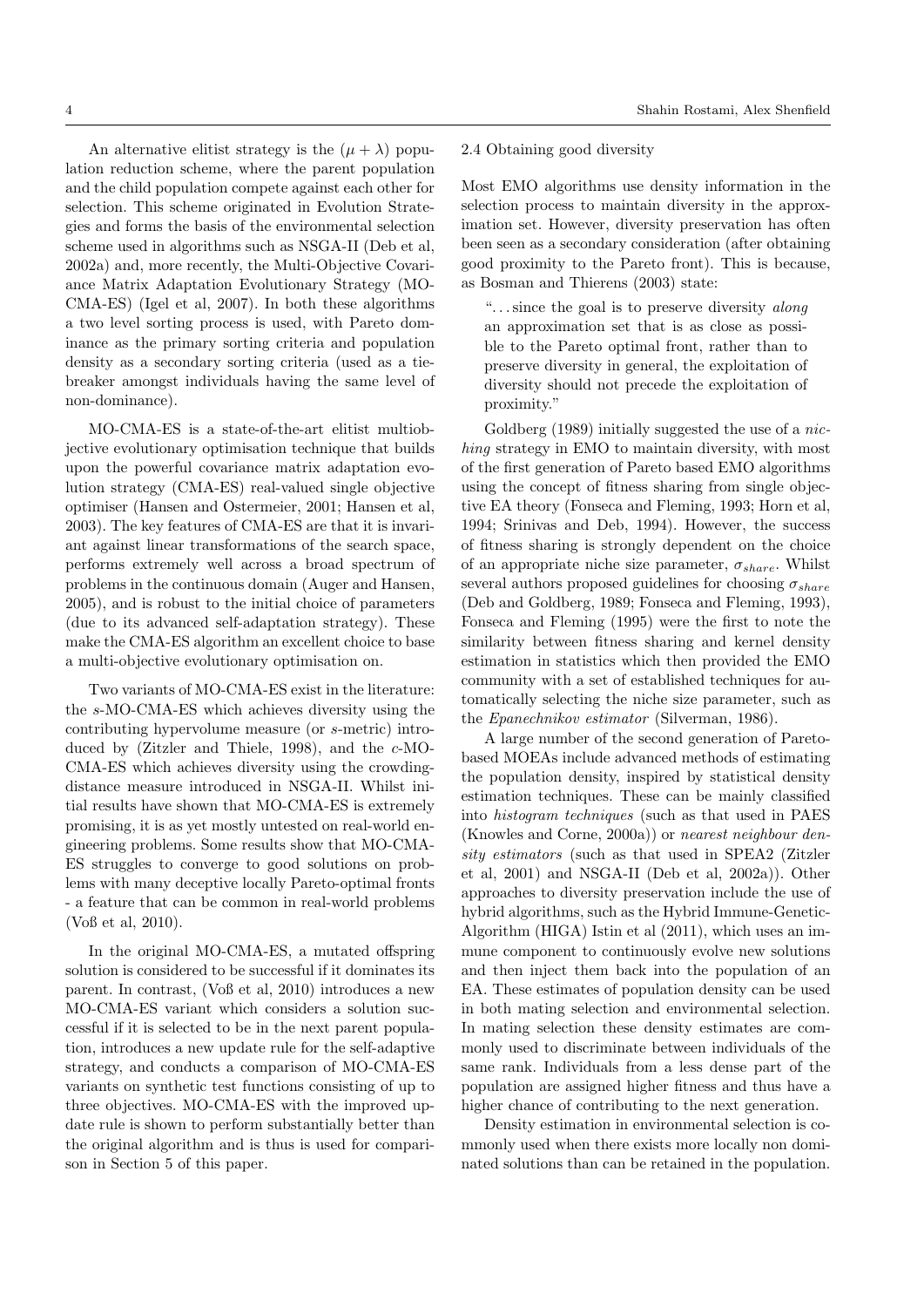For example, in archive based elitism, density based clustering methods are often used to reduce the archive to the required size. Non-dominated solutions from sparser regions of the search space are again preferred over those from regions with higher population densities, with the aim being to ensure that the external population contains a diverse set of candidate solutions in close proximity to the Pareto front.

The Pareto Archived Evolution Strategy (Knowles and Corne, 2000a) uses an adaptive crowding procedure to preserve diversity that recursively divides up the objective space into grid segements. This bounded Pareto archiving technique then uses this adaptive grid to keep track of the density of solutions within sections of the objective space (Knowles and Corne, 1999). Since it is adaptive, this crowding procedure does not require the critical setting of a niche size parameter which was a common problem with traditional kernel based methods of diversity preservation. This Adaptive Grid Archiving (AGA) scheme uses a grid with a pre-configured number of divisions to divide the objective space and, when a solution is generated, its grid location is identified and associated with it. Each grid location is considered to contain its own sub-population, and information on how many solutions in the archive are located within a certain grid location is available during the optimisation process. Fig. 2 illustrates this grid archiving scheme in two dimensions, in this example it can be observed that the sub-population at grid location 91 holds a single solution whereas the sub-population at grid location 62 contains many more. With this additional information, it is possible to discard a solution from one of the more densely populated sub-populations in favour of a candidate solution which will be located in a sparsely populated sub-population e.g. the one located at grid location 91.

When an archive has reached capacity and a new candidate solution is to be archived, the information tracked by the AGA is used to replace a solution in the grid location containing the highest number of solutions. When a candidate solution is non-dominated in regards to the current solution and the archive, the grid information is used to select the solution from the least populated grid location as the current (and parent) solution.

The AGA concept used in PAES later inspired several researchers and was altered and deployed in multiple EMO algorithms such as the Pareto Envelope-based Selection Algorithm (PESA) (a population based version of PAES) (Corne et al, 2000), the Micro Genetic Algorithm (Coello Coello and Pulido, 2001), and the Domination Based Multi-Objective Evolutionary Algorithm ( $\epsilon$ -MOEA) (Deb et al, 2005).

| $\mathbf{1}$       | D       | 92                       | 93 | 94 | 95          | 96    | 97 | 98 | 99                 | 100 |  |  |  |  |
|--------------------|---------|--------------------------|----|----|-------------|-------|----|----|--------------------|-----|--|--|--|--|
|                    | යඉ      | 82                       | 83 | 84 | 85          | 86    | 87 | 88 | 89                 | 90  |  |  |  |  |
| 0.8                | ႙<br>71 | 72                       | 73 | 74 | 75          | 76    | 77 | 78 | 79                 | 80  |  |  |  |  |
|                    | 61      | 62                       | 63 | 64 | 65          | 66    | 67 | 68 | 69                 | 70  |  |  |  |  |
| Objective 2<br>0.6 | 51      | 52                       | භූ | 54 | 55          | 56    | 57 | 58 | 59                 | 60  |  |  |  |  |
| 0.4                | 41      | 42                       | 43 | 44 | 45          | 46    | 47 | 48 | 49                 | 50  |  |  |  |  |
|                    | 31      | 32                       | 33 | 34 | BE          | 36    | 37 | 38 | 39                 | 40  |  |  |  |  |
| 0.2                | 21      | 22                       | 23 | 24 | 25          | 26427 |    | 28 | 29                 | 30  |  |  |  |  |
|                    | 11      | 12                       | 13 | 14 | 15          | 16    | 17 |    | <b>Proposition</b> |     |  |  |  |  |
| 0                  | 1       | $\overline{c}$           | 3  | 4  | 5           | 6     | 7  |    |                    |     |  |  |  |  |
|                    |         |                          |    |    |             |       |    |    |                    |     |  |  |  |  |
|                    | 0       | 0.2<br>0.6<br>0.8<br>0.4 |    |    |             |       |    |    | 1                  |     |  |  |  |  |
|                    |         |                          |    |    | Objective 1 |       |    |    |                    |     |  |  |  |  |

Fig. 2: An example plot of a population and visualisation of grid divisions managed by an AGA.

## 2.5 Issues with elitism

Whilst elitism has been almost universally adopted in the current state-of-the-art for evolutionary multi objective optimisers, in many multi-objective optimisation problems solutions may exist which are not considered elite due to their objective value in regards to the population but may still contain useful genetic information. This genetic information can be utilised later in the search to move into unexplored areas of the objectivespace but, due to elitism and non-dominated sorting schemes, it may be abandoned in the early stages of the search.

The consequences of elitism and non-dominated sorting can be seen in Figure 3, where an elitist EMO algorithm has produced an approximation set for the CEC09 UF1 (Zhang et al, 2008b) test function with a budget of 300,000 function evaluations (in compliance with the CEC09 competition rules).

By observing this two-objective plot of the approximation set, it can be seen that the elitist EMO algorithm has converged to an approximation set which is missing three distinct areas containing solutions in comparison to the true Pareto-optimal front plotted in Figure 4. The genetic information which would have potentially found these missing areas was discarded by the algorithm during the search process due to the use of elitism and non-dominated sorting. This is a difficulty that occurs in the CEC09 UF1 test problem because of its complicated Pareto-optimal set, which has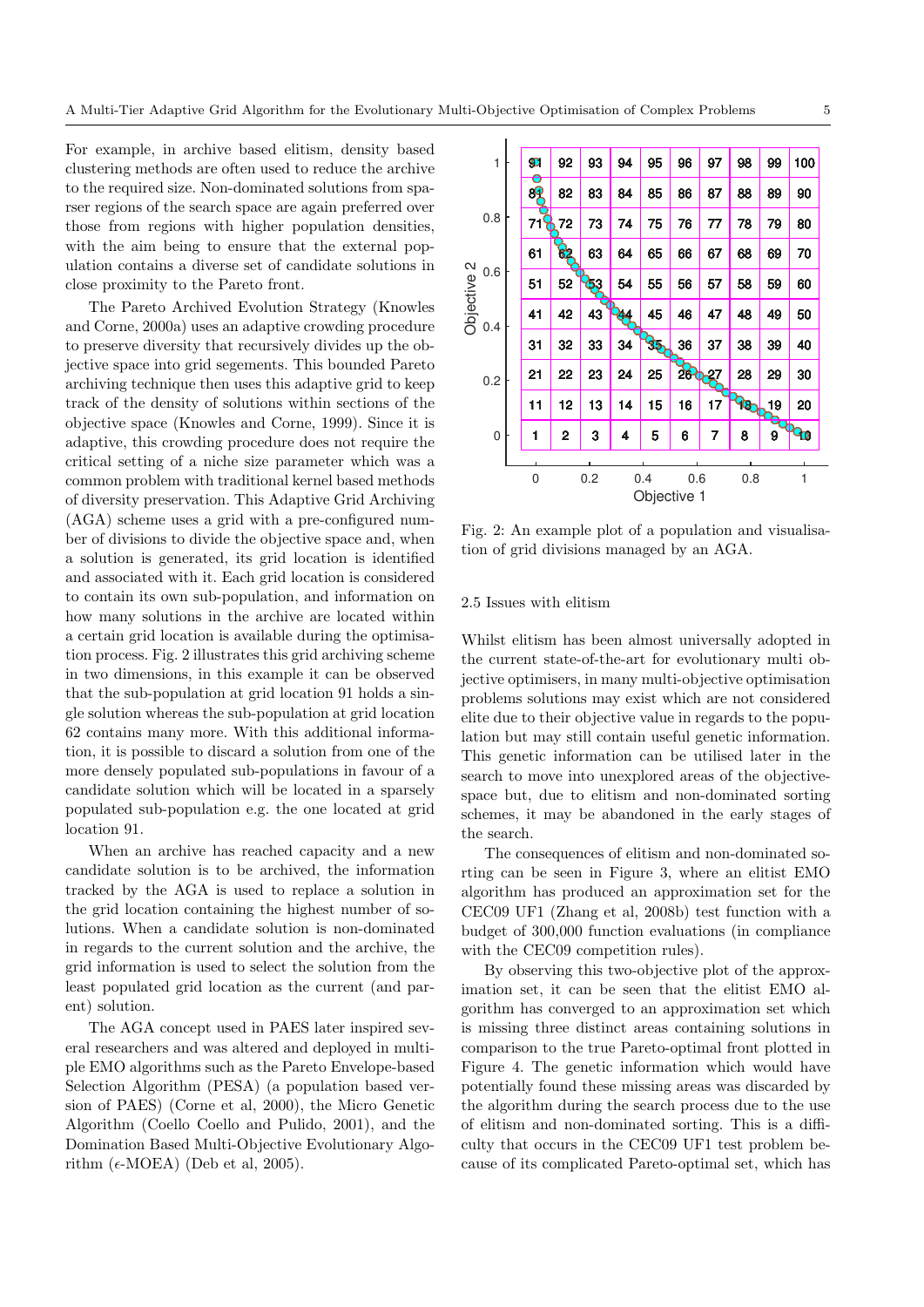

Fig. 3: An approximation set found using an elitist EMO algorithm after 300,000 function evaluations on CEC09 UF1.

some regions that are easier to reach. In these cases, elitist EMO algorithms will focus selection on these more dominant solutions and converge further into that area of the Pareto-optimal-set, discarding individuals which may have been only a few generations away from producing non-dominated solutions in unexplored areas of the objective-space.



Fig. 4: The true Pareto-optimal front (left) and Paretooptimal set (right) for CEC09 UF1.

Figure 5 illustrates an example of elitist and nondominated selection discarding an individual that may contain valuable genetic information, which could have been exploited to produce a better quality approximation set. In this example a Pareto AGA selection scheme has been used to select parent individuals for the next generation. Because of the scheme's elitist nature, the individual between 0.6 and 0.7 on the x-axis has not been selected for reproduction, and therefore the scheme has discarded genetic information which may have ultimately produced solutions towards the missing area of the approximation set. This behaviour

over many generations can lead to convergence to incomplete approximation sets.



Fig. 5: An example of elitist and non-dominated selection, circled points indicate a selected individual.

## 3 CMA-PAES

The Covariance Matrix Adaptation Pareto Archived Evolution Strategy is an extensible EMO algorithm framework (Rostami and Shenfield, 2012) inspired by the simplicity of PAES (Knowles and Corne, 2000b). As a result the execution life-cycle of the optimisation process does not have a high computational cost in regards ot algorithm overhead. The modular structure of the algorithm has allowed for the Covariance Matrix Adaptation (CMA) operator to be easily incorporated in order to achieve fast convergence through the powerful variation of population solutions. To manage these populations at each generational iteration, an Adaptive Grid Algorithm (AGA) approach is used in conjunction with bounded Pareto archiving with the aim of diversity preservation.

The algorithm execution life-cycle for CMA-PAES has been illustrated in Figure 6. CMA-PAES begins by initializing the algorithm variables and parameters, these include the number of grid divisions used in the AGA, the archive for storing Pareto-optimal solutions, the parent vector  $Y$  and the covariance matrix. An initial current solution is then generated at random, which is evaluated and then the first to be archived (without being subjected to the PAES archiving procedure). The generational loop then begins, the square root of the covariance matrix is resolved using Cholsky decomposition (as recommended by Beyer and Sendhoff (2008))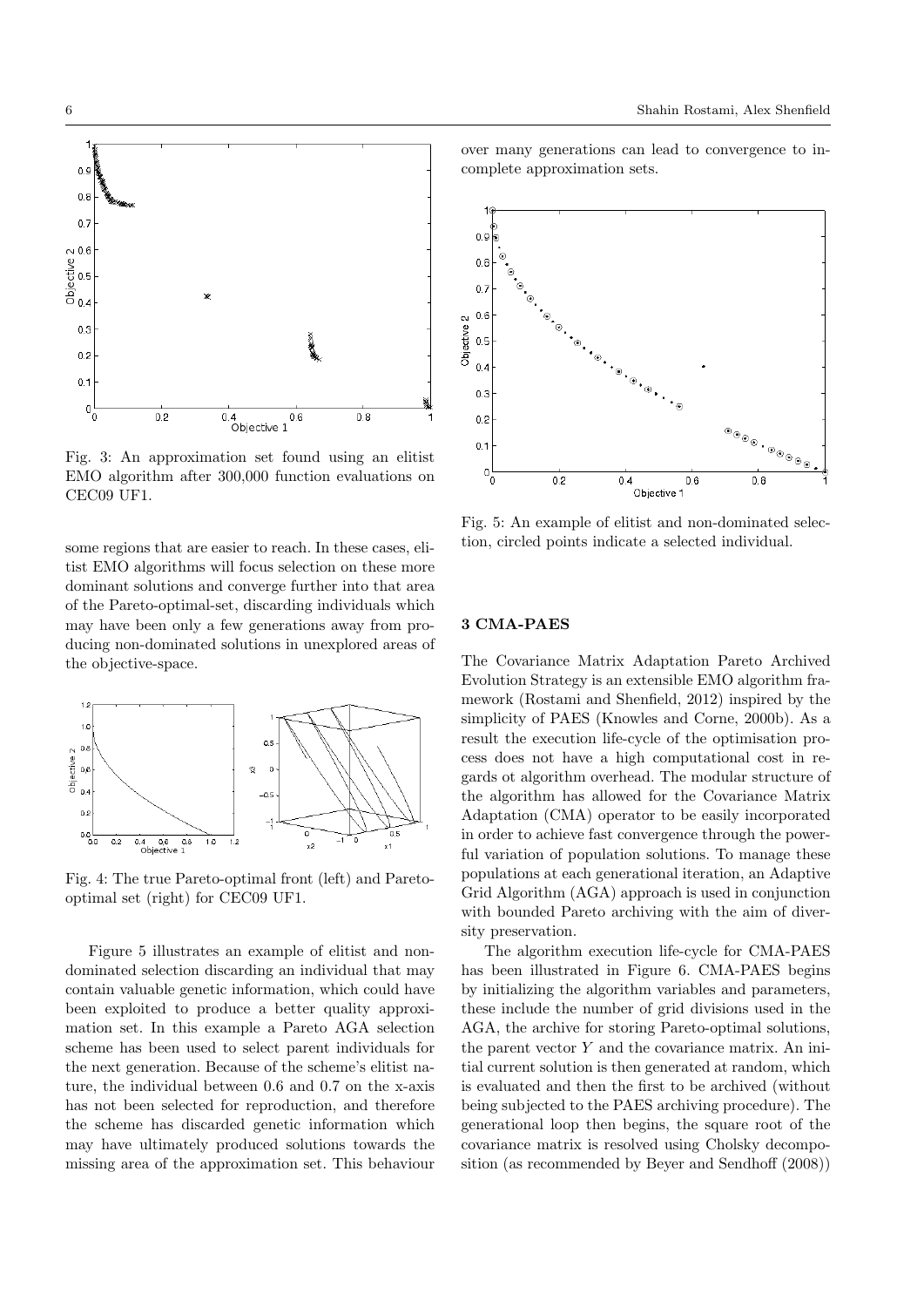which offers a less computationally demanding alternative to spectral decomposition. The  $\lambda$  candidate solutions are then generated using copies of the current solution and the CMA-ES procedure for mutation before being evaluated. The archive is then merged with the newly generated offspring and subjected to Pareto ranking, this assigns a rank of zero to all non-dominated solutions, and a rank reflecting the number of solutions that dominate the inferior solutions. The population is then purged of the inferior solutions so that only nondominated solutions remain before being fed into the PAES archiving procedure. After the candidate solutions have been subjected to the archiving procedure and the grid has been adapted to the new solution coverage of objective space, the archive is scanned to identify the grid location with the smallest population, this is considered the lowest density grid population  $(ldqp)$ . The solutions from the lowest density grid population are then spliced onto the end of the first  $\mu - \ell dgp$  of the Pareto rank ordered population to be included in the adaptation of the covariance matrix, with the aim to improve the diversity of the next generation by encouraging movement into the least dense area of the grid. After the covariance matrix is updated, the generational loop continues onto its next iteration until the termination criteria is satisfied (maximum number of generations).



Fig. 6: Execution life-cycle for the CMA-PAES algorithm.

CMA-PAES has been benchmarked against NSGA-II and PAES in Rostami and Shenfield (2012) on the ZDT synthetic test suite. Two performance metrics were used to compare the performance in terms of proximity (using the generational distance metric) and diversity (using the spread metric). CMA-PAES displayed superior performance (the significance of which was supported with randomisation testing) in returning an approximation set close to or on the true Pareto-optimal front as well as maintaining diversity amongst solutions in the set.

CMA-PAES has also been benchmarked against the MO-CMA-ES algorithm in Rostami (2014), using the hypervolume indicator as a measure of performance. In this study, both the algorithms considered demonstrated comparable performance across multiple test problems. the significance of which was supported by the use of non-parametric testing.

# 3.1 A Novel Multi-Tier Adaptive Grid Algorithm

The new multi-tier AGA aims to prevent a population from prematurely converging as a result of following only the dominant (i.e. elite) solutions which may be discovered early in the optimisation process. This common optimisation scenario often results in genetic drift and consequently a final approximation set with solutions clustered around these elite solutions. This prevention is achieved by dividing an optimisation function evaluation budget and investing a percentage of this budget in to non-elite solutions. This solutions which appear non-elite early on in the optimisation process may potentially contain genetic information that would contribute to finding undiscovered areas of the objective space later in the search.

The algorithm pseudo-code for this new multi-tier approach is listed in Algorithm 1, which is executed from line 14 of the Multi-tier Covariance Matrix Adaptation Pareto Archived Evolution Strategy (m-CMA-PAES) execution life-cycle presented in Algorithm 2. This new optimisation algorithm which builds upon the algorithmic components (AGA and CMA) outlined in Fig. 6 is referred to as the m-CMA-PAES. First, the candidate population is divided into sub-populations based on their non-dominated rank using NSGA-II's fast non-dominated sort. If the size of any sub-population exceeds  $\mu$ , then the standard AGA scheme is applied to it with a maximum archive capacity of  $\mu$ , resulting in a number of rank-ordered archives each with a maximum capacity of  $\mu$ . Then, a single population of size  $\mu$  plus the budget for non-elite individuals  $\beta$  is produced, for example if  $\beta$  is set as 10% for a  $\mu$  population of 100, then a population of size  $100 \times 1.10$  is to be produced. Next the multi-tier archives containing the first  $\mu \times \beta$ solutions are merged with no size restriction (meaning the merged archive size can be greater than  $\mu \times \beta$ ). This merged archive is then subjected to a non-elite AGA (ensuring non-elite solutions are not instantly discarded) with an archive capacity of  $\mu$ , producing a pop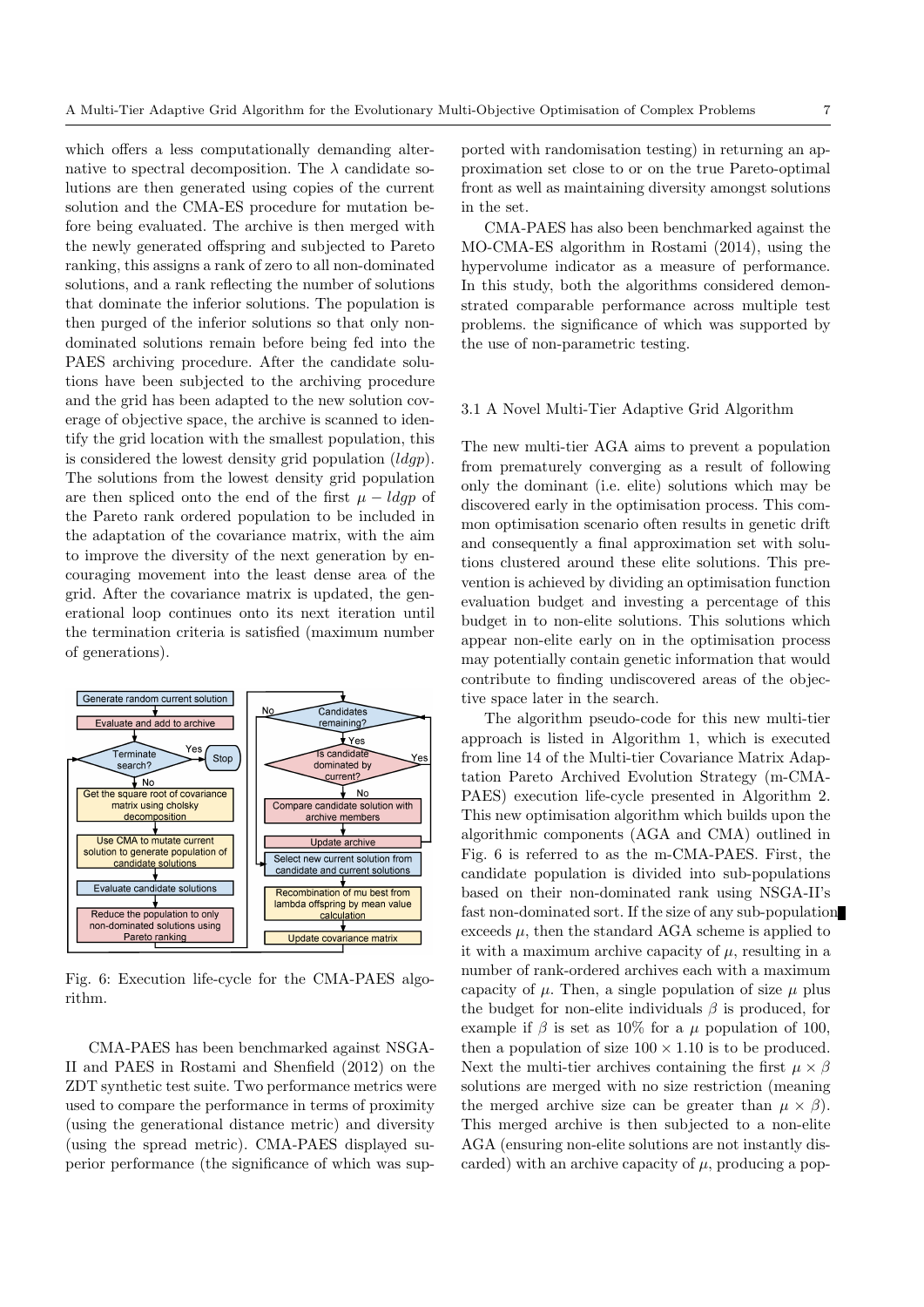ulation of individuals to be selected as parents for the next generation.

The configuration of  $\beta$  is important to the convergence of the algorithm - if it is too high (for example if it is greater than half of  $\mu$ ), then the majority of the function evaluation budget is spent on solutions which are dominated and the search does not progress in a positive direction, and may instead move away from the Pareto-optimal front. However if  $\beta$  is too small, the benefits of investing in non-elite solutions are not exploited to an extent which will significantly impact the performance of the optimisation process. The result of this new grid selection scheme has been illustrated in Figure 7, where the solution which may potentially contain valuable genetic information is selected, in contrast to it being discarded in Figure 5.



Fig. 7: An example of the multi-tiered grid selection, circled points indicate a selected individual.

Algorithm 1 Pseudo-code of Multi-Tier Adaptive Grid Algorithm: multiTierSelect()

- 1: nonDominatedFronts = nonDominatedSort(population)
- 2: spaceRemaining =  $\mu \times \beta$
- 3: for all nonDominatedFront in nonDominatedFronts do 4: **if**  $spaceRemaining > 0$  then
- 5: tierArchive = adaptiveGridSelection(nonDominatedFront,  $\mu$ )
- 6:  $\archive = \text{archive} + \text{tierArchive}$
- 7: spaceRemaining = spaceRemaining size(archive) 8: end if
- parentPopulation = adaptiveGridSelection(archive,  $\mu$ )

9: end for

8 Shahin Rostami, Alex Shenfield

In m-CMA-PAES, a population of candidate solution individuals  $a_i^{(g)}$  are initialized as the structure  $\left[x_i^{(g)}, \bar{p}_{succ,i}^{(g)}, \sigma_i^{(g)}, p_{i,c}^{(g)}, \mathbf{C}_i^{(g)}\right]$ , where each individual is assigned a randomly generated problem variable  $x_i^{(g)} \in$  $\mathbb{R}^n$  between the lower  $(x^{(L)})$  and upper  $(x^{(U)})$  variable boundaries,  $\bar{p}_{succ,i}^{(g)} \in [0,1]$  is the smoothed success probability,  $\sigma_i^{(g)} \in \mathbb{R}_0^+$  is the global step size,  $p_{i,c}^{(g)} \in \mathbb{R}^n$ is the cumulative evolution path, and  $\mathbf{C}_i^{(g)} \in \mathbb{R}^{n \times n}$  is the covariance matrix of the search distribution.

|  | Algorithm 2 m-CMA-PAES life-cycle |  |
|--|-----------------------------------|--|
|  |                                   |  |

1:  $g \leftarrow 0$ 2: initialise parent population  $Q<sup>g</sup>$ 3: while termination criteria not met do 4: for  $k = 1, ..., \lambda$  do 5:  $i_k \leftarrow k;$ 6:  $a'_{k}^{(g+1)} \leftarrow a_{i}^{(g)}$ <br>7:  $x'_{k}^{(g+1)} \sim x_{i}^{(g)} + \sigma_{i}^{(g)} \mathcal{N}\left(0, C_{i}^{(g)}\right);$  $7:$ 8: if  $x^{(L)} \nleq x'_{k}^{(g+1)} \nleq x^{(U)}$  then 9:  $x'_{k}^{(g+1)} =$  $\int x^{(U)}$  if  $x'_{k}^{(g+1)} > x^{(U)}$  $x^{(L)}$  otherwise 10: **end if**<br>  $Q_{\mu+k}^{(g)} \leftarrow \left\{ a'_{k}^{(g+1)} \right\};$  $11:$ 12: end for 13: end while 14:  $Q^{g+1} = multiTierSelect(Q^g)$  (Executes Algorithm 1) 15: updateParameters() (Executes CMA Algorithm) 16:  $g \leftarrow g + 1$ 

# 4 Experimental design and performance assessment

#### 4.1 Experimental set-up

In order to evaluate the performance of m-CMA-PAES on multi-objective test problems, a pairwise comparison between m-CMA-PAES and MO-CMA-ES on selected benchmark problems from the literature (consisting of upto 3 objectives) has been conducted. MO-CMA-ES (as outlined in Section 2.3) is a state-of-the-art algorithm which uses the CMA operator for variance much like m-CMA-PAES.

Both m-CMA-PAES and MO-CMA-ES have been configured with a budget of 300, 000 function evaluations per algorithm execution, and were executed 30 times per test function as per the CEC2009 competition guidelines. The algorithm configurations are presented in Table 1, and the finer configurations for the CMA operator and MO-CMA-ES have been taken from Voß et al (2010), where the version of MO-CMA-ES used incorporates the improved step-size adaptation.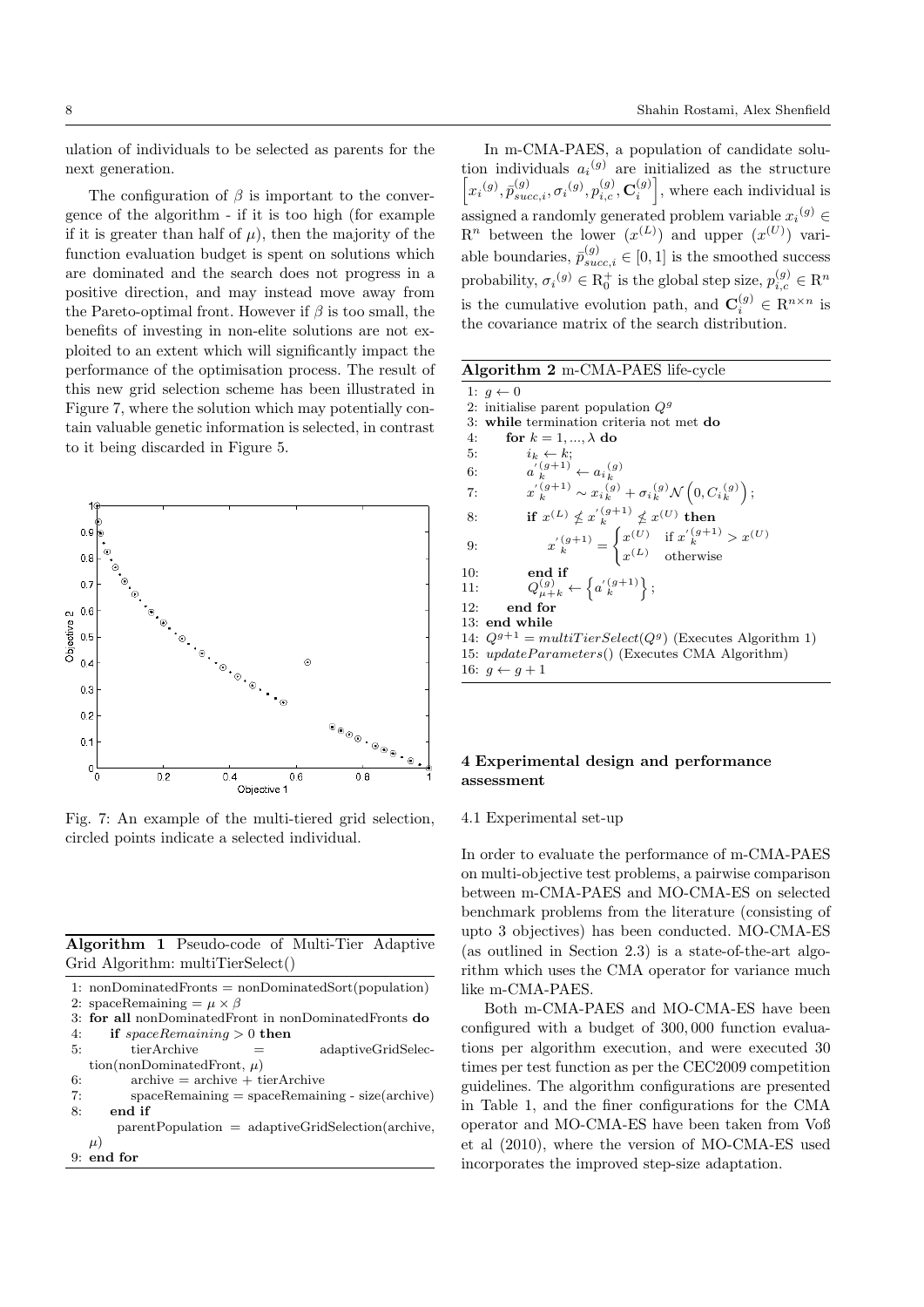Table 1: Algorithm configurations used when benchmarking MO-CMA-ES and m-MA-PAES.

| Parameter                             | MO-CMA-ES                            | m-CMA-PAES                           |
|---------------------------------------|--------------------------------------|--------------------------------------|
| $\mu$                                 | 2D(100), 3D(300)<br>2D(100), 3D(300) | 2D(100), 3D(300)<br>2D(100), 3D(300) |
| Archive Capacity                      |                                      | 2D(100), 3D(300)                     |
| Multi-tier Budget<br><b>Divisions</b> |                                      | 10%<br>10                            |
|                                       |                                      |                                      |

The ZDT, DTLZ, and CEC2009 test suites have been selected for the benchmarking and comparison of m-CMA-PAES and MO-CMA-ES (see Section 4.2). These test suites will pose both MOEAs with difficulties which are likely to be encountered in many realworld multi-objective optimisation problems, in both two-dimensional and three-dimensional objective spaces (allowing for feasible comparison with MO-CMA-ES which relies on the hypervolume indicator for secondary sorting and is thus computationally expensive in highdimensional search spaces).

The metric used for performance assessment is the popular Inverted Generational Distance (IGD) indicator described in Section 4.3. The IGD indicator will be used at each generation in order to assess performance, and compare both algorithms on not just the IGD quality of the final approximation set, but also the IGD quality over time. In order to comply with the CEC2009 competition rules (as described in Zhang et al (2008b)), both m-CMA-PAES and MO-CMA-ES have been executed 30 times on each test function to reduce stochastic noise. This sample size is seen as sufficient because of the limited benefit of producing more than 25 samples (discussed in Section 4.1.1).

## 4.1.1 Sample Size Sufficiency

Selecting a sufficient number of samples when comparing optimisers is critical. The sample size of 25, in order to reduce stochastic noise, is re-occurring in the evolutionary computation literature (e.g. Yang et al (2008); Zamuda et al  $(2007)$ ; De Falco et al  $(2012)$ ; García et al  $(2009)$ ; Wang et al  $(2011)$ ). To prove the sufficiency of this sample size, a large number of hypervolume indicator value samples have been produced by executing m-CMA-PAES 200 times on the DTLZ1 synthetic test problem.

These 200 samples were then used to identify the relationship between the Standard Error of the Mean (SEM) and the sample size using:

$$
SEM = \frac{SD}{\sqrt{N}}
$$
\n<sup>(2)</sup>

This relationship has been illustrated in Figure 8, which shows the limited benefit of more than 25 independent executions of the algorithm on the synthetic test problem.



Fig. 8: Relationship between Standard Error of the Mean (SEM) and the sample size of hypervolume indicator values from 200 executions of m-CMA-PAES on the DTLZ1 synthetic test problem.

sizes, evolution paths and covariance matrices of the successful solutions are updated.

## 4.2 Multi-objective Test Suites

The performance of the novel m-CMA-PAES algorithm is compared to MO-CMA-ES across three different realvalued, synthetic, test suites: the widely used ZDT biobjective test suite proposed in Zitzler et al (2000b), the scalable DTLZ multi-objective test suite proposed in Deb et al (2002b); and the unconstrained functions from the CEC2009 multi-objective competition test suite proposed in Zhang et al (2008b). The configurations used for these test problems and some of their slaient features are shown in Table 2

Each of these test suites incorporates a different balance of features that MOEAs may find difficult to overcome during the optimisation process (for example, multi-modal search landscapes, deceptive local Paretofronts, non-convex Pareto-fronts, etc.). The ZDT and DTLZ test suites provide well defined Pareto-optimal fronts that have been widely used in the literature thus allowing easy comparison with previous work. The CEC2009 multi-objective optimisation competition test suite is more recent and is predominantly made up of problems with solution sets that consist of complex curves through decision variable space. These test prob-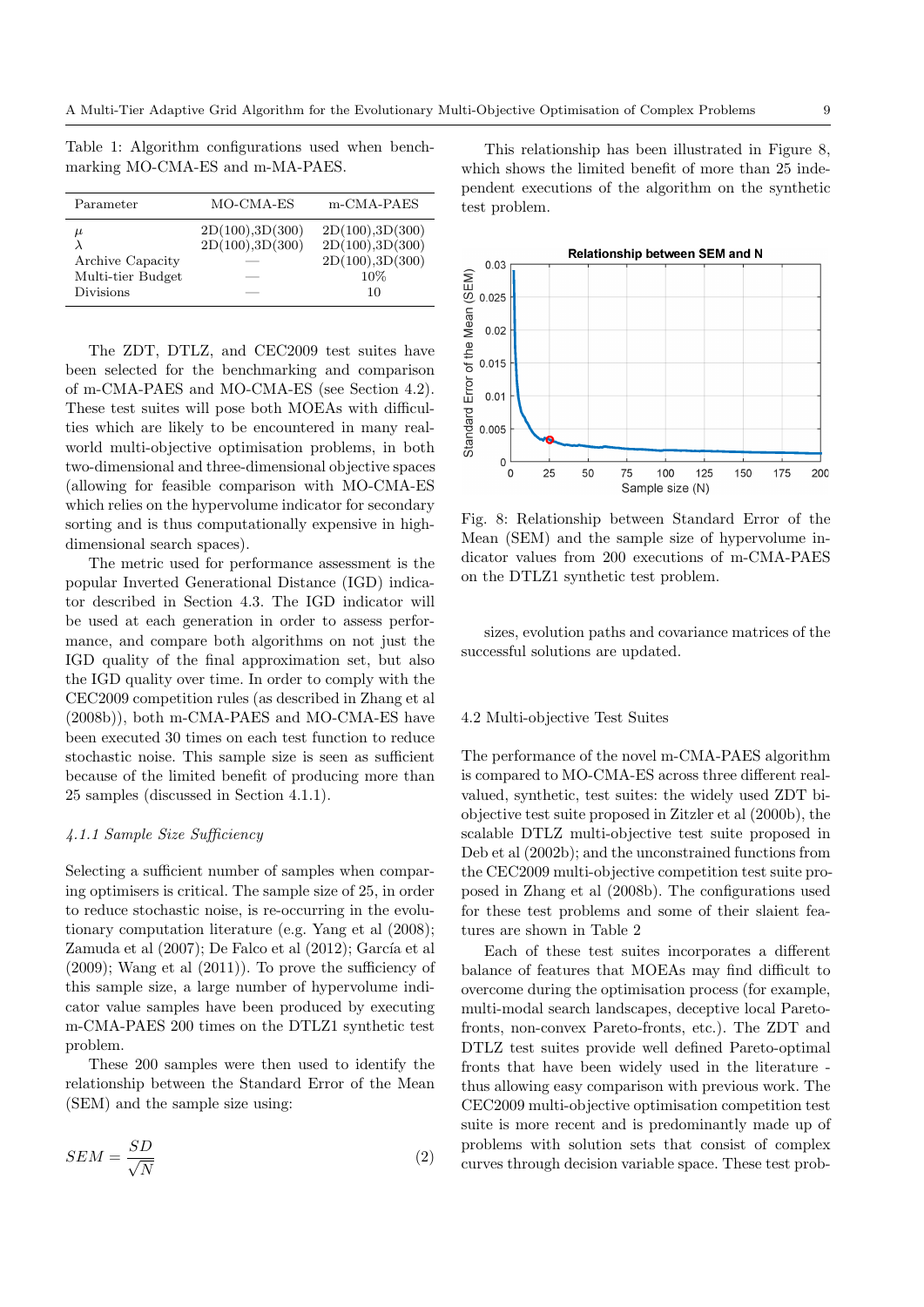Problem  $# \nabla x$   $# \nabla b$ j Salient features ZDT1 30 2 convex front zDT2 30 2 concave front<br>ZDT3 30 2 disconnected 30 2 disconnected front ZDT4 10 2 convex front, many local optima ZDT6 10 2 concave front, non uniform distribution DTLZ1 7 3 linear front<br>DTLZ2 12 3 spherical frame spherical front DTLZ3 12 3 spherical front, many local optima DTLZ4 12 3 spherical front, non uniform distribution DTLZ5 12 3 spherical front, difficult to find true front DTLZ6 12 3 disconnected front DTLZ7 22 3 disconnected front<br>UF1 30 2 nonlinear decision nonlinear decision space UF2 30 2 nonlinear decision space<br>UF3 30 2 many local fronts UF3 30 2 many local fronts<br>UF4 30 2 non-convex front UF4 30 2 non-convex front UF5 30 2 discrete points on a linear hyperplane UF6 30 2 disconnected front<br>UF7 30 2 linear hyperplane UF7 30 2 linear hyperplane front UF8 30 3 spherical front UF9 30 3 disconnected front UF10 30 3 spherical front

e ZDT, DTLZ and CEC09 test suites.

lems contain variable linkages and present many difficulties for multi-objective optimisation routines.

#### 4.3 Performance Assessment

As the EMO process is stochastic by nature, each algorithm was executed 30 times against each test function, in an effort to minimise stochastic noise and increase the integrity of the comparison between the algorithms (see Section 4.1.1). The performance of each algorithm execution was then measured using the Inverted Generational Distance (IGD) performance metric to assess the quality of the approximation set, in terms of proximity to the true Pareto-optimal front and the diversity of solutions in the population.

The IGD metric measures how well the obtained approximation set represents the true Pareto-optimal front which is provided as a large reference set. This is calculated by finding the minimum Euclidean distance of each point of the approximation set to points in the reference set. Lower IGD values indicate a better quality approximation set with IGD values of 0 indicating all the solutions in the approximation set are in the reference set and cover all the Pareto front.

The IGD was introduced in Coello Coello and Cortés (2005) as an enhancement to the generational distance metric, measuring the proximity of the approximation set to the true Pareto-optimal front in objective space. The IGD can be defined as:

$$
IGD = \frac{\sqrt{\sum_{i=1}^{n'} d_i^2}}{n'}
$$
\n
$$
(3)
$$

where  $n'$  is the number of solutions in the reference set, and d is the Euclidean distance (in objective space) between each solution in the reference set and the nearest solution in the approximation set. A GD value equal to zero indicates that all members of the approximation set are on the true Pareto-optimal front, and any other value indicates the magnitude of the deviation of the approximation set from the true Pareto-optimal front. This implementation of the GD solves an issue in its predecessor so that it will not rate an approximation set with a single solution on the reference set as better than an approximation set which has more non-dominated solutions that are close in proximity to the reference set.

Much like the GD measure, knowledge regarding the true Pareto-optimal front is required in order to form a reference set. The selection of solutions for the reference set will have an impact on the results obtained from the IGD, and therefore the reference set must be diverse. The calculation of the IGD can be computational expensive when working with large reference sets or a high number of objectives.

The IGD measure has been employed in the performance assessment of algorithms in much of the multiobjective optimisation and evolutionary computation literature (e.g. Zhang et al (2008a, 2010); Tiwari et al (2009); Chen et al (2009); Nasir et al (2011)).

#### 4.4 Statistical comparison of stochastic optimisers

Statistical comparison of the performance of the algorithms was conducted by computing the  $t$ -values  $^2$  of the IGD metric produced by both the algorithms. However, when analysing stochastic systems (such as EAs) the initial conditions that ensure the reliability of parametric tests cannot be satisfied (Li et al, 2012) - therefore a non-parametric test (encouraged by Derrac et al (2011); Epitropakis et al (2012)) for pairwise statistical comparison must be used to evaluate the significance of results. The Wilcoxon signed-ranks (Wilcoxon,

|                             | Table 2: Parameter configurations used for the |  |  |
|-----------------------------|------------------------------------------------|--|--|
| DTLZ and CEC09 test suites. |                                                |  |  |

<sup>2</sup> The t-value is the difference between the means of the datasets divided by the standard error.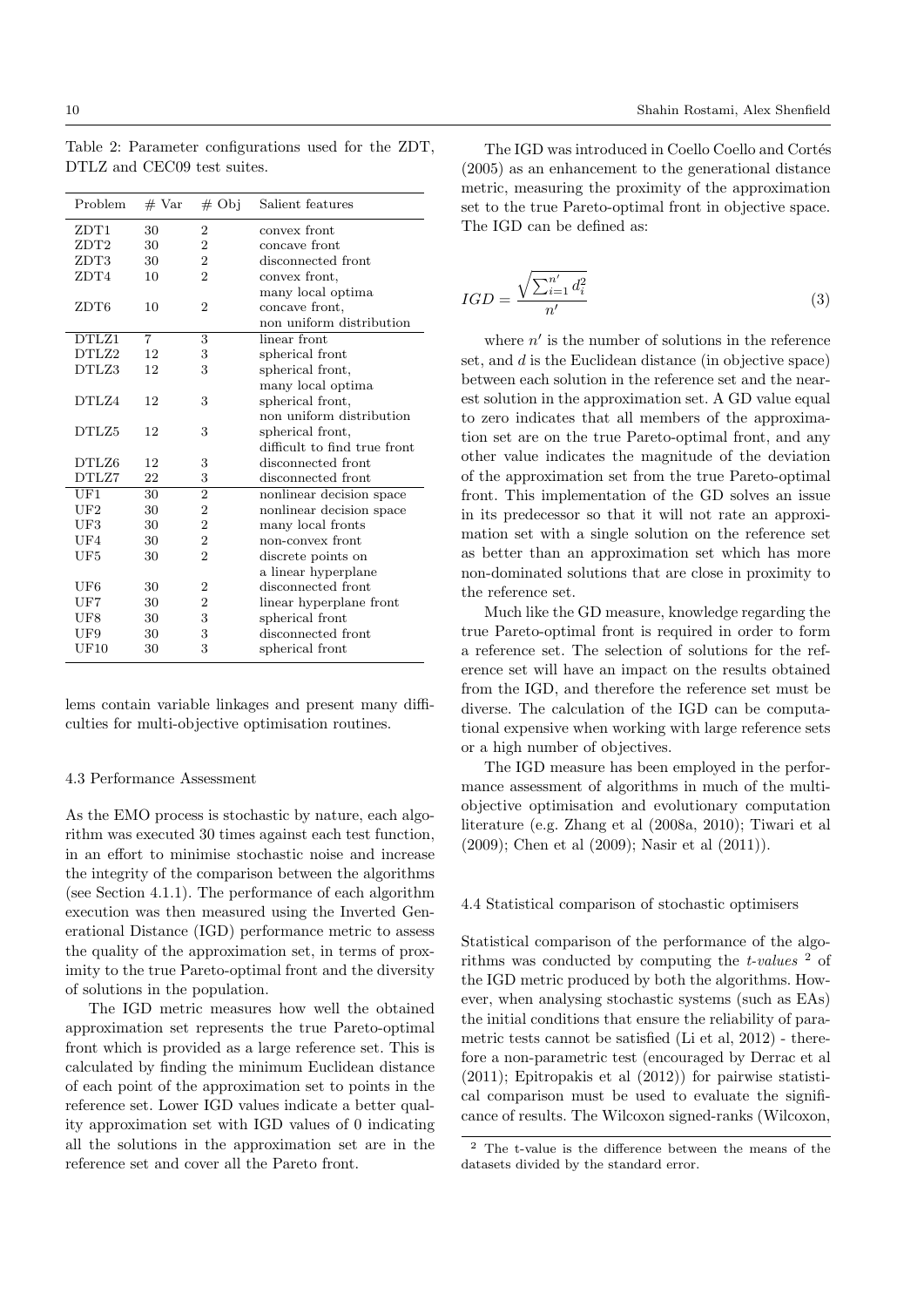1945) non-parametric test (counter-part of the paired ttest) can be used with the statistical significance value  $(\alpha = 0.05)$  to rank the difference in performance between two algorithms over each approximation set.

Non-parametric testing is becoming more commonly used in the literature to statistically contrast the performance of evolutionary algorithms in many experiments (García et al, 2010; Derrac et al, 2012; Li et al, 2012; Epitropakis et al, 2012; Hatamlou, 2013; Civicioglu, 2013).

## 5 Results

The results from the experiments described in Section 4 have been produced and presented in a number of formats in order to allow for a better assessment of each algorithms performance.

The worst, mean, and best IGD indicator results for the final approximation set of each algorithm are presented in Table 3 for the two-objective test functions, and in Table 4 for the three-objective test functions. Tables 3 and 4 also present information regarding the p-value resolved by the Wilcoxon signed-ranks non-parametric test for the final approximation sets of the considered synthetic test problems, and a symbol indicating the observation of the null hypothesis. A '+' symbol indicates that the null hypothesis was rejected, and m-CMA-PAES displayed statistically superior performance at the 95% significance level ( $\alpha =$ 0.05) on the considered synthetic test function. A  $\prime$  -' symbol indicates that the null hypothesis was rejected, and m-CMA-PAES displayed statistically inferior performance. An  $=$ ' symbol indicates that there was no statistically significant difference between both of the considered algorithms on the synthetic test problem. The table column "%IGD" indicates the difference in performance between m-CMA-PAES and MO-CMA-ES using m-CMA-PAES as the benchmark. This percentage can be calculated by finding the normalised mean performance of each algorithm:

$$
\%IGD = 100 \times \left(\frac{mean_a - worst}{best - worst} - \frac{mean_b - worst}{best - worst}\right) \tag{4}
$$

where  $mean_a$  is the mean performance for m-CMA-PAES, mean<sub>b</sub> is the mean performance for MO-CMA-ES, worst is the highest IGD achieved by either algorithm, and best is the lowest IGD achieved by either algorithm. A positive %IGD indicates the percentage of which m-CMA-PAES outperformed MO-CMA-ES, whereas a negative %IGD indicates the percentage of

which m-CMA-PAES was outperformed by MO-CMA-ES.

Overall, m-CMA-PAES outperformed MO-CMA-ES on all but 3 (ZDT3, UF6 and UF9) of the 22 test functions, producing better performing worst, mean, and best approximation sets.

The mean of the IGD metric at each generation has been plotted and presented in Figure 9 for the twoobjective test functions, and Figure 11 for the threeobjective test functions. These plots illustrate the rate of IGD convergence from the initial population to the final population.

m-CMA-PAES significantly outperforms the MO-CMA-ES on most of the test-functions used in this comparison. However, as a consequence of investing a percentage of the maximum number of function evaluations in non-elite solutions, it can be observed in Figures 9 and 11 that the convergence of the algorithm is slower in most cases (more so in the two-objective test functions). This suggests that in experiments where the number of function evaluations are not constrained to a low number, the m-CMA-PAES will outperform MO-CMA-ES.

It can be observed in Figures 9 and 11 that the mean IGD for MO-CMA-ES oscillates or rises on some test functions over time. This issue is most visible on UF4 (where the mean IGD for MO-CMA-ES can be seen to oscillate over time) and on DTLZ3 (where the mean IGD for MO-CMA-ES can be seen to improve in performance until 200 generations and then worsen gradually until termination). This issue is due to MO-CMA-ES being dependent on the hypervolume indicator entirely for diversity preservation which, when paired with its elitism scheme, ends up gradually reducing the IGD quality of an approximation set once a difficult area of the search space is encountered.

The results presented in Table 3 and Table 4, as well as the box plots presented in Figure 13 and Figure 14, show that on 18 of the 22 considered test functions m-CMA-PAES significantly outperformed MO-CMA-ES in regards to the achieved mean and median IGD. The box plots show that the interquartile ranges for the m-CMA-PAES results are significantly better than the interquartile ranges for the MO-CMA-ES results. Across all test functions m-CMA-PAES produces fewer outliers - indicating a more reliable and robust algorithm than MO-CMA-ES on the considered test functions.

On the UF3 test function, it can be observed (in Figure 13) that, although the MO-CMA-ES median IGD outperforms m-CMA-PAES, m-CMA-PAES achieved a better interquartile range and a far better total range achieving the best approximation set for that test function. A similar result can be seen in the performance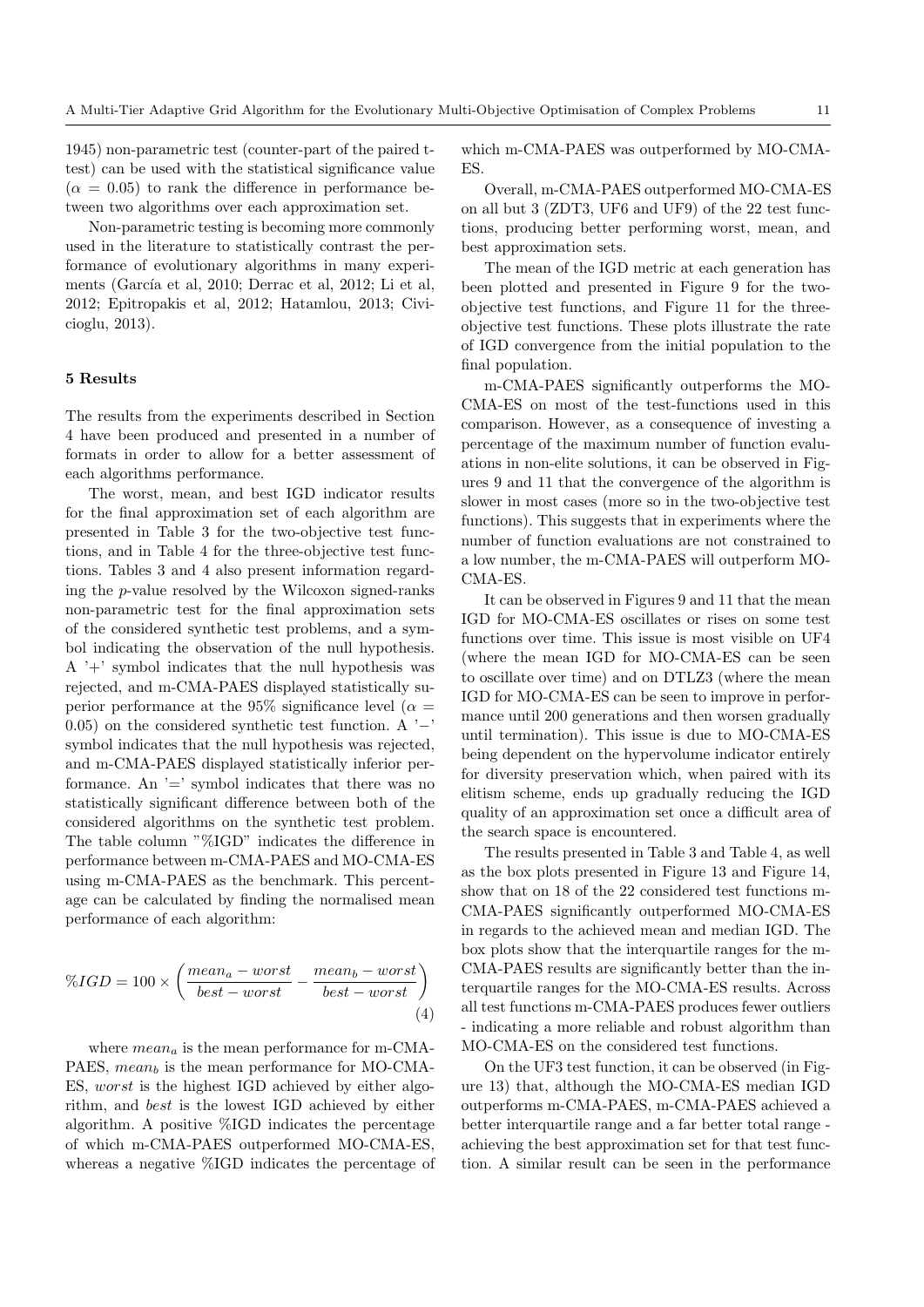

Fig. 9: IGD results at each generation visualising performance of m-CMA-PAES and MO-CMA-ES over 300, 000 function evaluations on two-objective test problems, 30 runs.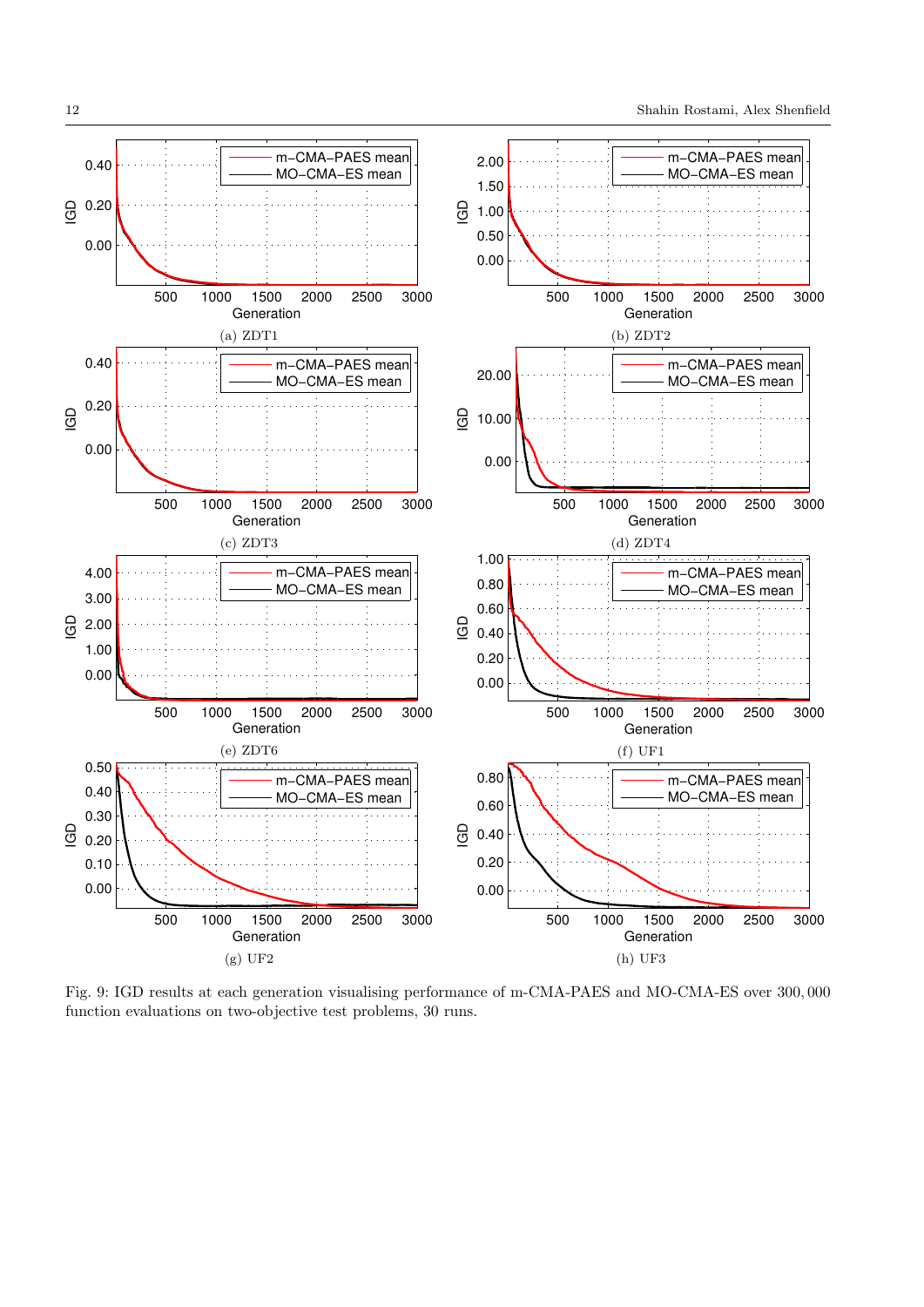Table 3: IGD results from 30 executions of m-CMA-PAES and MO-CMA-ES on the ZDT and CEC09 test suites with two problem objectives.

|                  |             | m-CMA-PAES |          |             | MO-CMA-ES |          |            |            |                          |
|------------------|-------------|------------|----------|-------------|-----------|----------|------------|------------|--------------------------|
| 2D               | <b>Best</b> | Mean       | Worst    | <b>Best</b> | Mean      | Worst    | $p$ -value | $\%$ IGD   |                          |
| ZDT1             | 0.00628     | 0.00657    | 0.00686  | 0.00813     | 0.00936   | 0.01031  | $1.4e-0.9$ | 69.23%     | $^{+}$                   |
| ZDT <sub>2</sub> | 0.00592     | 0.00614    | 0.00639  | 0.00989     | 0.01172   | 0.01511  | $1.4e-0.9$ | 60.72\%    | $^{+}$                   |
| ZDT3             | 0.00574     | 0.00609    | 0.00676  | 0.00552     | 0.00594   | 0.00643  | 0.0625     | $-12.10\%$ | $=$                      |
| ZDT4             | 1.80044     | 6.17983    | 11.44563 | 2.85512     | 8.35397   | 14.56593 | 0.0232     | 17.03%     | $^{+}$                   |
| ZDT6             | 0.01132     | 0.01279    | 0.01406  | 0.04788     | 0.08938   | 0.20901  | $1.4e-0.9$ | 38.74\%    | $^{+}$                   |
| UF1              | 0.03762     | 0.05824    | 0.06579  | 0.05044     | 0.07228   | 0.12375  | $1.1e-06$  | 17.00%     | $^{+}$                   |
| UF2              | 0.01359     | 0.02006    | 0.02687  | 0.02117     | 0.03496   | 0.05235  | $5.5e-08$  | 38.44\%    | $^{+}$                   |
| UF3              | 0.04869     | 0.07992    | 0.12647  | 0.06044     | 0.08129   | 0.10133  | 0.7269     | 1.76\%     | $=$                      |
| UFA              | 0.05925     | 0.06431    | 0.06942  | 0.07661     | 0.08261   | 0.09722  | $1.4e-0.9$ | 48.20%     | $^{+}$                   |
| UF5              | 0.49880     | 0.72982    | 1.04816  | 0.87997     | 1.04873   | 1.26644  | 8.3e-09    | 41.54%     | $^{+}$                   |
| UF <sub>6</sub>  | 0.08817     | 0.12736    | 0.22802  | 0.09314     | 0.11268   | 0.22469  | 0.010432   | $-10.50\%$ | $\overline{\phantom{0}}$ |
| UF7              | 0.01791     | 0.02431    | 0.03226  | 0.03306     | 0.06434   | 0.12773  | $1.4e-0.9$ | 36.45\%    | $^{+}$                   |

Table 4: IGD results from 30 executions of m-CMA-PAES and MO-CMA-ES on the DTLZ and CEC09 test suites with three problem objectives.

|                 |             | m-CMA-PAES |         |             | MO-CMA-ES |         |                 |            |        |
|-----------------|-------------|------------|---------|-------------|-----------|---------|-----------------|------------|--------|
| 3D              | <b>Best</b> | Mean       | Worst   | <b>Best</b> | Mean      | Worst   | <i>p</i> -value | $\%$ IGD   |        |
| UF <sub>8</sub> | 0.13308     | 0.18188    | 0.23023 | 0.16091     | 0.23432   | 0.24924 | $3.6e-0.8$      | 45.14\%    | $^{+}$ |
| UF9             | 0.07381     | 0.07877    | 0.08795 | 0.06755     | 0.07440   | 0.07911 | $5.4e-0.5$      | $-21.45\%$ |        |
| UF10            | 0.64046     | 0.97907    | 1.34102 | 1.33073     | 1.90805   | 2.89107 | $1.6e-0.9$      | 41.28%     | $\div$ |
| DTLZ1           | 0.60928     | 3.11971    | 5.72913 | 2.11988     | 10.1829   | 20.9531 | $1.2e-06$       | 34.72%     | $^{+}$ |
| DTLZ2           | 0.03919     | 0.04005    | 0.04077 | 0.04207     | 0.04491   | 0.04939 | $1.4e-0.9$      | $7.06\%$   | $^{+}$ |
| DTLZ3           | 22.4023     | 50.7571    | 102.51  | 171.175     | 188.531   | 229.147 | $1.4e-0.9$      | 66.64\%    | $^{+}$ |
| DTLZ4           | 0.02459     | 0.03090    | 0.04093 | 0.03181     | 0.04411   | 0.07016 | 5.5e-08         | 28.99%     | $^{+}$ |
| DTLZ5           | 0.00152     | 0.00174    | 0.00201 | 0.00190     | 0.00213   | 0.00259 | 8.3e-09         | 11.21\%    | $^{+}$ |
| DTLZ6           | 0.11059     | 0.32162    | 0.65582 | 0.19705     | 0.42455   | 0.71631 | 0.01701         | 16.99%     | $^{+}$ |
| DTLZ7           | 0.05268     | 0.05783    | 0.06449 | 0.05824     | 0.06653   | 0.07449 | $2.9e-08$       | 39.89%     | $\div$ |

on UF6 where m-CMA-PAES also achieves the best approximation set but is outperformed by MO-CMA-ES on the median values of the IGD results.

The MO-CMA-ES significantly outperforms the m-CMA-PAES on UF9. This function (as well as ZDT3 and UF6) consists of disjoint true Pareto-optimal fronts as shown in Figure 15. The comparison in performance on these problems shows that the m-CMA-PAES has performance issues on some problems consisting of multiple parts in their Pareto-optimal fronts.

# 6 Conclusion

In this paper, a multi-tier AGA scheme has been introduced and incorporated into the CMA-PAES algorithm to create m-CMA-PAES. m-CMA-PAES improves the quality of the produced final approximation set by investing a percentage of the allowed function evaluation budget in non-elite but potentially successfully solutions. With this approach, m-CMA-PAES is able to

find portions of the Pareto-optimal front which remain unexplored by elitist approaches. Experiments and statistical analysis presented in this study show that with CEC09 competition compliant benchmarking configurations, m-CMA-PAES significantly outperforms MO-CMA-ES on all but 4 of the 22 considered synthetic test problems, and out of these 4, MO-CMA-ES only performs statistically significantly better on 2 test functions.

When observing the IGD values at each generation, it can be seen that in some cases the IGD of the final population is higher than some of the generations before it, this is due to the non-elite solutions invested in at each generation being a factor right to the end of the algorithm. This suggests that in further work the algorithm may benefit from either an offline archive which the algorithm selects from at the end of the optimisation process or a final approximation set selection scheme which uses the last two generations of the op-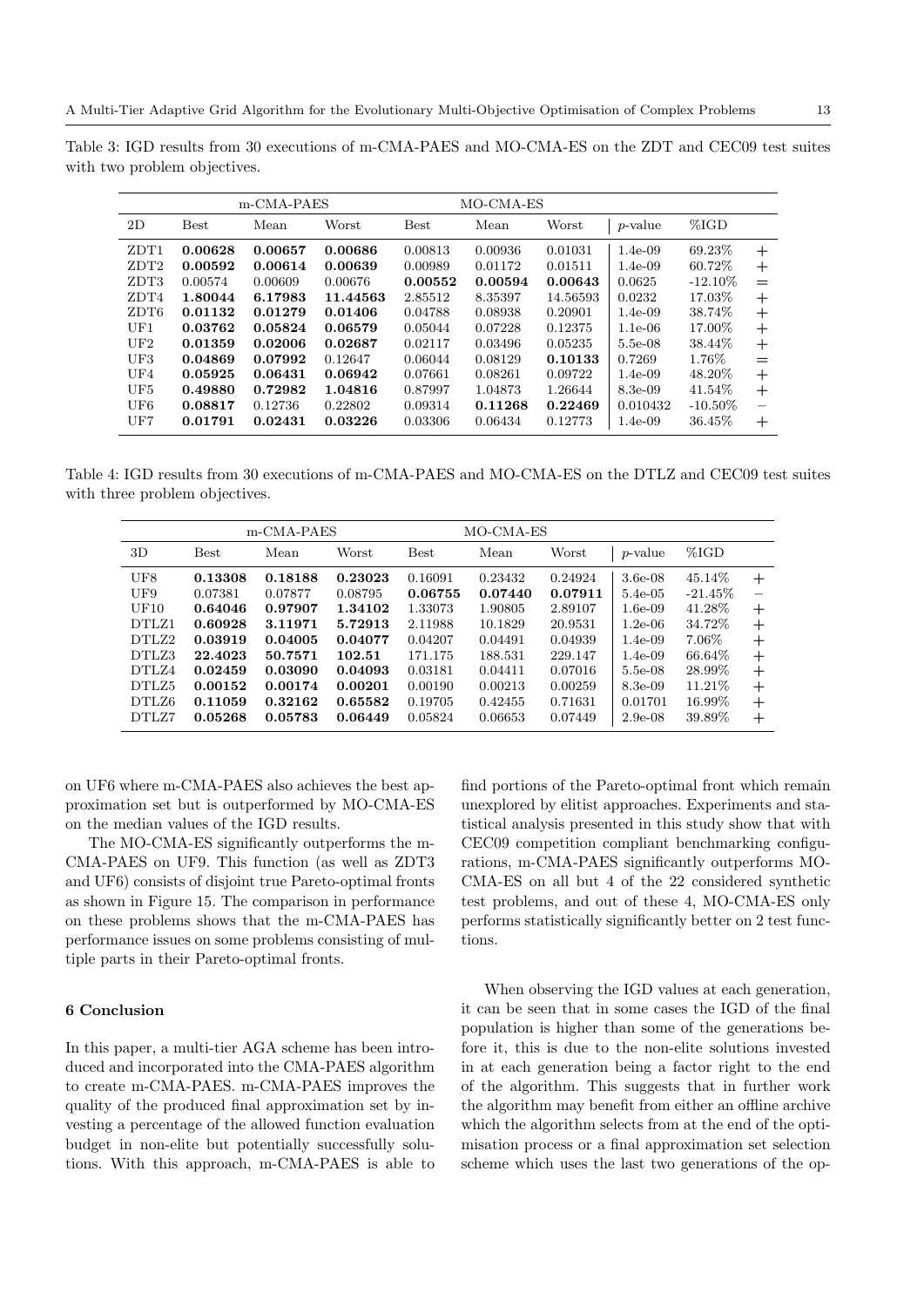

Fig. 10: IGD results at each generation visualising performance of m-CMA-PAES and MO-CMA-ES over 300, 000 function evaluations on two-objective test problems, 30 runs.

timisation process, including non-dominated solutions only.

The results indicate a clear trade-off between m-CMA-PAES and MO-CMA-ES. In the majority of the benchmarks MO-CMA-ES appears to offer a faster rate of convergence. However, this comes at the cost of premature convergence very early in the optimisation process. In contrast, m-CMA-PAEs offers a slower rate of convergence throughout the entire optimisation process, with steady improvement until the end of the function evaluation budget. Unlike MO-CMA-ES, m-CMA-PAES does not subject the entire non-dominated population to the contributing hypervolume indicator. By not doing so m-CMA-PAES remains computationally lightweight, unlike MO-CMA-ES which becomes computationally infeasible as the number of problem objectives increase. By investing a portion of the function evaluation budget in non-elite solutions, areas of the Pareto-optimal front which are difficult to obtain can be discovered later on in the optimisation process. This results in improved diversity and coverage in the produced approximation sets.

Future works will further investigate the possibility for self-adaptation of the m-CMA-PAES algorithm parameter which defines the budget for non-elite individuals  $(\beta)$ . A current limitation of m-CMA-PAES requires the manual configuration of the  $\beta$  parameter,

which may result in inefficient usage of the function evaluation budget when parameters such as the population size and the number of problem objectives change.

## Compliance with Ethical Standards:

Conflict of Interest: Dr. Shahin Rostami declares that he has no conflict of interest. Dr. Alex Shenfield declares that he/she has no conflict of interest.

Ethical approval: This article does not contain any studies with human participants or animals performed by any of the authors.

## References

- Auger A, Hansen N (2005) A restart cma evolution strategy with increasing population size. In: Evolutionary Computation, 2005. The 2005 IEEE Congress on, IEEE, vol 2, pp 1769–1776
- Beyer H, Sendhoff B (2008) Covariance matrix adaptation revisited–the cmsa evolution strategy–. In: Parallel Problem Solving from Nature–PPSN X, Springer, pp 123–132
- Bosman PAN, Thierens D (2003) The balance between proximity and diversity in multiobjective evolution-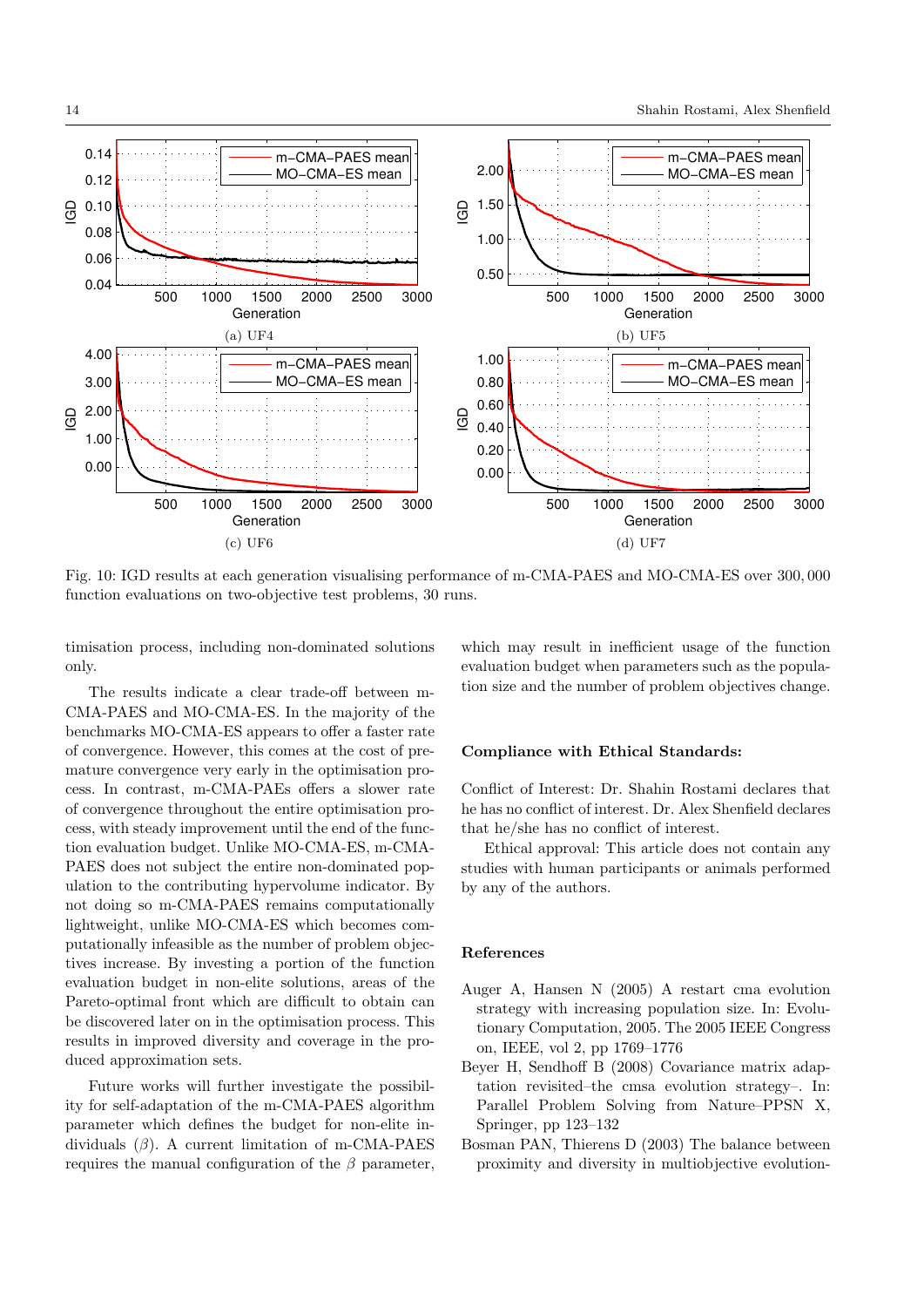

Fig. 11: IGD results at each generation visualising performance of m-CMA-PAES and MO-CMA-ES over 300, 000 function evaluations on three objective test problems, 30 runs.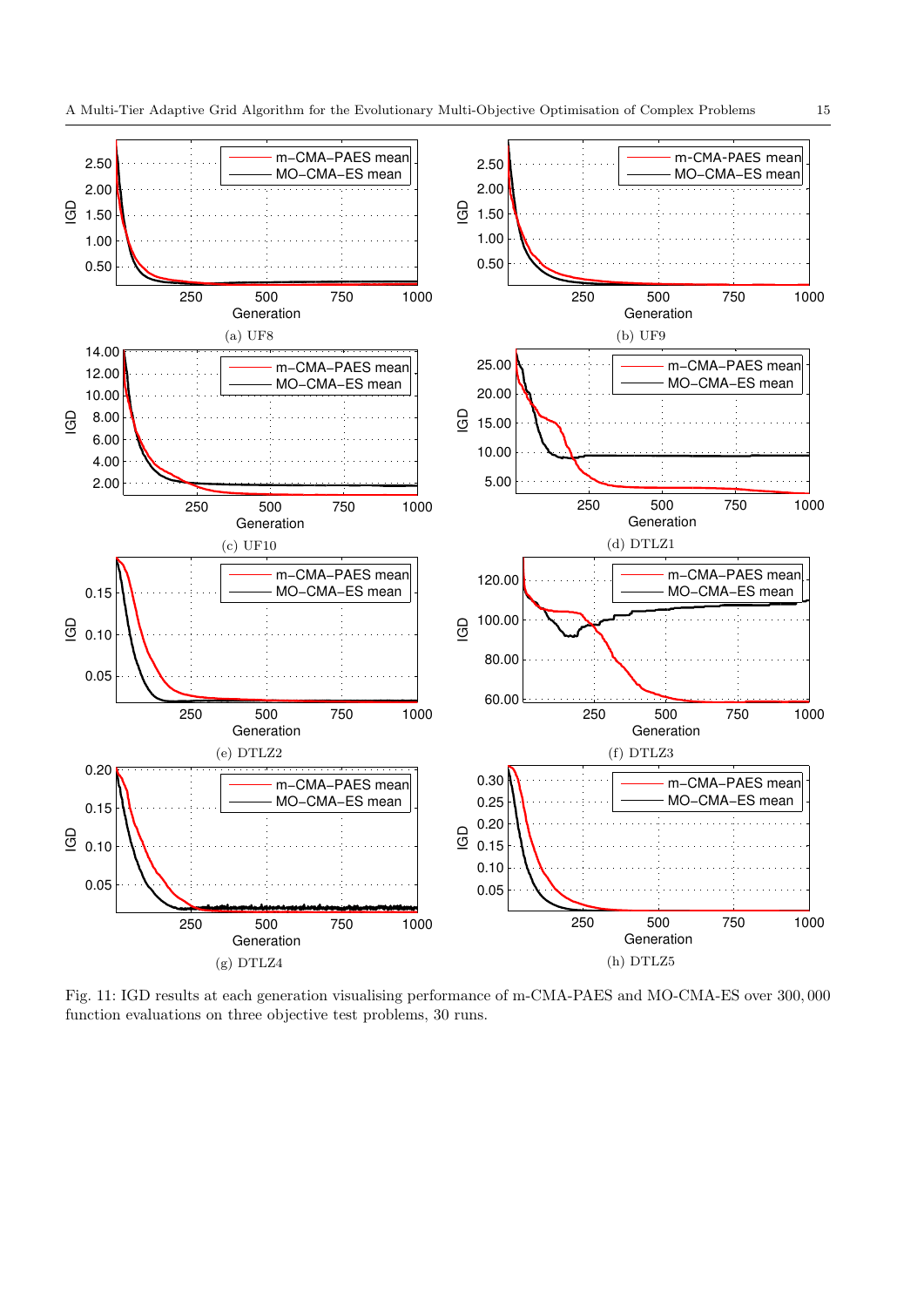

Fig. 12: IGD results at each generation visualising performance of m-CMA-PAES and MO-CMA-ES over 300, 000 function evaluations on three objective test problems, 30 runs.



Fig. 13: Box plots of IGD indicator results for twoobjective test problems (1: m-CMA-PAES; 2: MO-CMA-ES) 300,000 function evaluations, 30 runs.



Fig. 14: Box plots of IGD indicator results for threeobjective test problems (1: m-CMA-PAES; 2: MO-CMA-ES) 300,000 function evaluations, 30 runs.

ary algorithms. IEEE Transactions on Evolutionary Computation 7(2):174–188

- Burke E, Kendall G, Newall J, Hart E, Ross P, Schulenburg S (2003) Hyper-heuristics: An emerging direction in modern search technology. International series in operations research and management science pp 457–474
- Chen CM, Chen Yp, Zhang Q (2009) Enhancing moea/d with guided mutation and priority update for multi-objective optimization. In: Evolutionary Computation, 2009. CEC'09. IEEE Congress on, IEEE, pp 209–216
- Civicioglu P (2013) Backtracking search optimization algorithm for numerical optimization problems. Applied Mathematics and Computation 219(15):8121– 8144
- Coello Coello CA, Cortés NC (2005) Solving multiobjective optimization problems using an artificial immune system. Genetic Programming and Evolvable Machines 6(2):163–190
- Coello Coello CA, Pulido GT (2001) A micro-genetic algorithm for multiobjective optimization. In: Evolutionary multi-criterion optimization, Springer, pp 126–140
- Corne DW, Knowles JD, Oates MJ (2000) The pareto envelope-based selection algorithm for multiobjective optimization. In: Parallel Problem Solving from Nature PPSN VI, Springer, pp 839–848
- De Falco I, Della Cioppa A, Maisto D, Scafuri U, Tarantino E (2012) Biological invasion–inspired migration in distributed evolutionary algorithms. Information Sciences 207:50–65
- Deb K (2001) Multi-objective optimization. Multiobjective optimization using evolutionary algorithms pp 13–46
- Deb K, Goldberg DE (1989) An investigation of niche and species formation in genetic function optimization. In: Schaffer JD (ed) Proceedings of the Third In-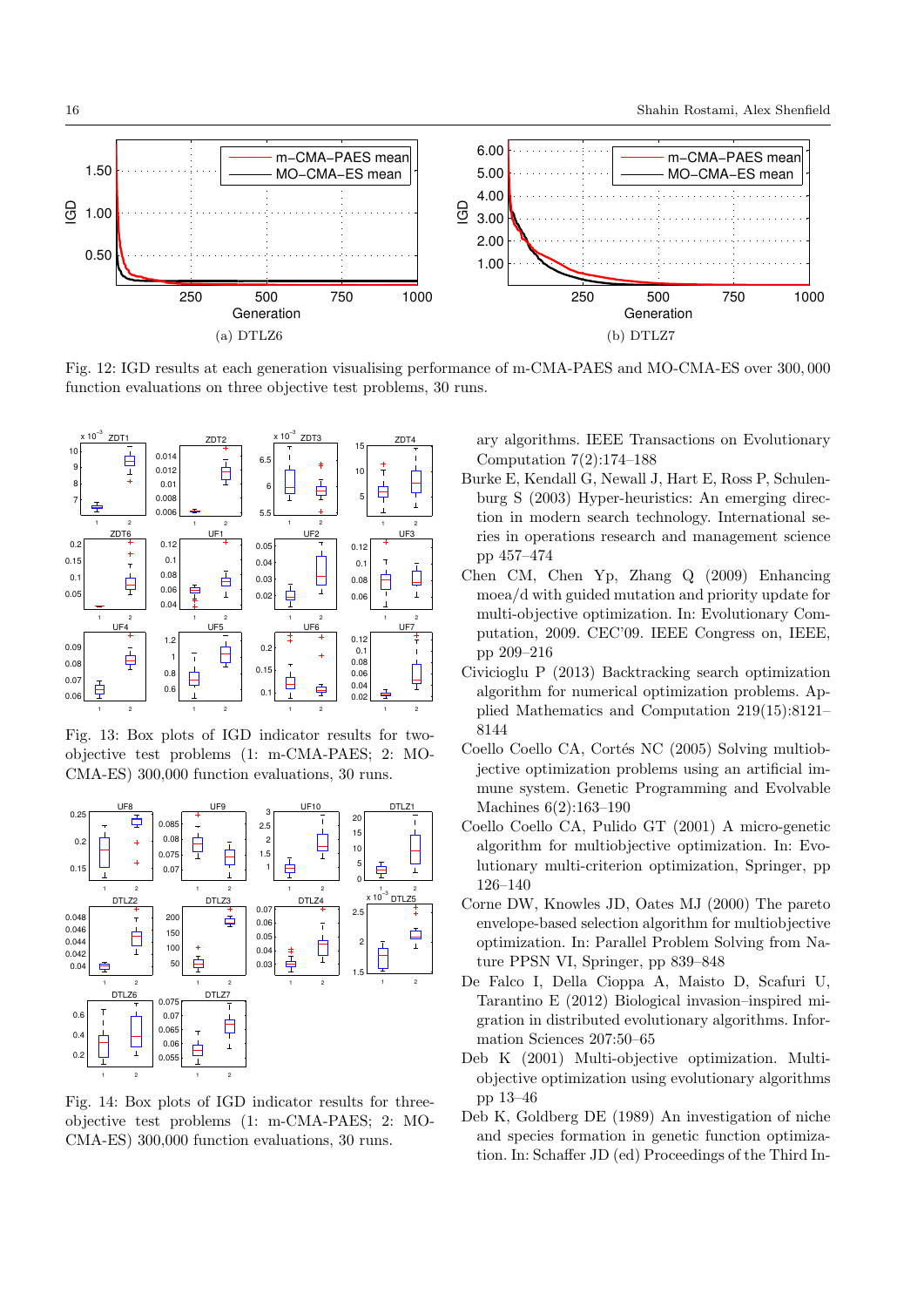

Fig. 15: True Pareto-optimal fronts plotted for problems ZDT3 (left), UF6 (middle) and UF9 (right).

ternational Conference on Genetic Algorithms, Morgan Kaufmann, pp 42–50

- Deb K, Pratap A, Agarwel S, Meyarivan T (2002a) A fast and elitist multiobjective genetic algorithm: NSGA-II. IEEE Transactions on Evolutionary Computation 6(2):182–197
- Deb K, Thiele L, Laumanns M, Zitzler E (2002b) Scalable multi-objective optimization test problems. In: Proceedings of the Congress on Evolutionary Computation (CEC-2002),(Honolulu, USA), Proceedings of the Congress on Evolutionary Computation (CEC-2002),(Honolulu, USA), pp 825–830
- Deb K, Mohan M, Mishra S (2005) Evaluating the  $\varepsilon$ domination based multi-objective evolutionary algorithm for a quick computation of pareto-optimal solutions. Evolutionary computation 13(4):501–525
- Derrac J, García S, Molina D, Herrera F (2011) A practical tutorial on the use of nonparametric statistical tests as a methodology for comparing evolutionary and swarm intelligence algorithms. Swarm and Evolutionary Computation 1(1):3–18
- Derrac J, Cornelis C, García S, Herrera F (2012) Enhancing evolutionary instance selection algorithms by means of fuzzy rough set based feature selection. Information Sciences 186(1):73–92
- Epitropakis M, Plagianakos V, Vrahatis M (2012) Evolving cognitive and social experience in particle swarm optimization through differential evolution: A hybrid approach. Information Sciences: an International Journal 216:50–92
- Fonseca CM, Fleming PJ (1993) Genetic algorithms for multi-objective optimization: Formulation, discussion and generalization. In: Forrest S (ed) Proceedings of the Fifth International Conference on Genetic Algorithms, Morgan Kaufmann, pp 416–423
- Fonseca CM, Fleming PJ (1995) Multiobjective genetic algorithms made easy: Selection, sharing, and mating restriction. In: Zalzala AMS (ed) Proceedings of the First International Conference on Genetic Algo-

rithms in Engineering Systems: Innovations and Applications (GALESIA), pp 42–52

- García S, Molina D, Lozano M, Herrera F (2009) A study on the use of non-parametric tests for analyzing the evolutionary algorithms behaviour: a case study on the cec2005 special session on real parameter optimization. Journal of Heuristics 15(6):617–644
- García S, Fernández A, Luengo J, Herrera F (2010) Advanced nonparametric tests for multiple comparisons in the design of experiments in computational intelligence and data mining: Experimental analysis of power. Information Sciences 180(10):2044–2064
- Gembicki FW (1974) Vector optimization for control with performance and parameter sensitive indices. PhD thesis, Case Western Reserve University, Cleveland, Ohio
- Goldberg DE (1989) Genetic Algorithms in Search, Optimization and Machine Learning. Addison-Wesley, Reading, MA.
- Hansen N, Ostermeier A (2001) Completely derandomized self-adaptation in evolution strategies. Evolutionary computation 9(2):159–195
- Hansen N, Müller SD, Koumoutsakos P (2003) Reducing the time complexity of the derandomized evolution strategy with covariance matrix adaptation (cma-es). Evolutionary Computation 11(1):1–18
- Hatamlou A (2013) Black hole: A new heuristic optimization approach for data clustering. Information Sciences 222:175–184
- Horn J, Nafpliotis N, Goldberg DE (1994) A niched Pareto genetic algorithm for multiobjective optimization. In: Proceedings of the Congress on Evolutionary Computation (CEC) 1994, IEEE Press, pp 82–87
- Hwang CL, Masud ASM (1979) Multiple Objective Decision Making - Methods and Applications, Lecture Notes in Economics and Mathematical Systems, vol 164. Springer-Verlag, Berlin
- Igel C, Hansen N, Roth S (2007) Covariance matrix adaptation for multi-objective optimization. Evolu-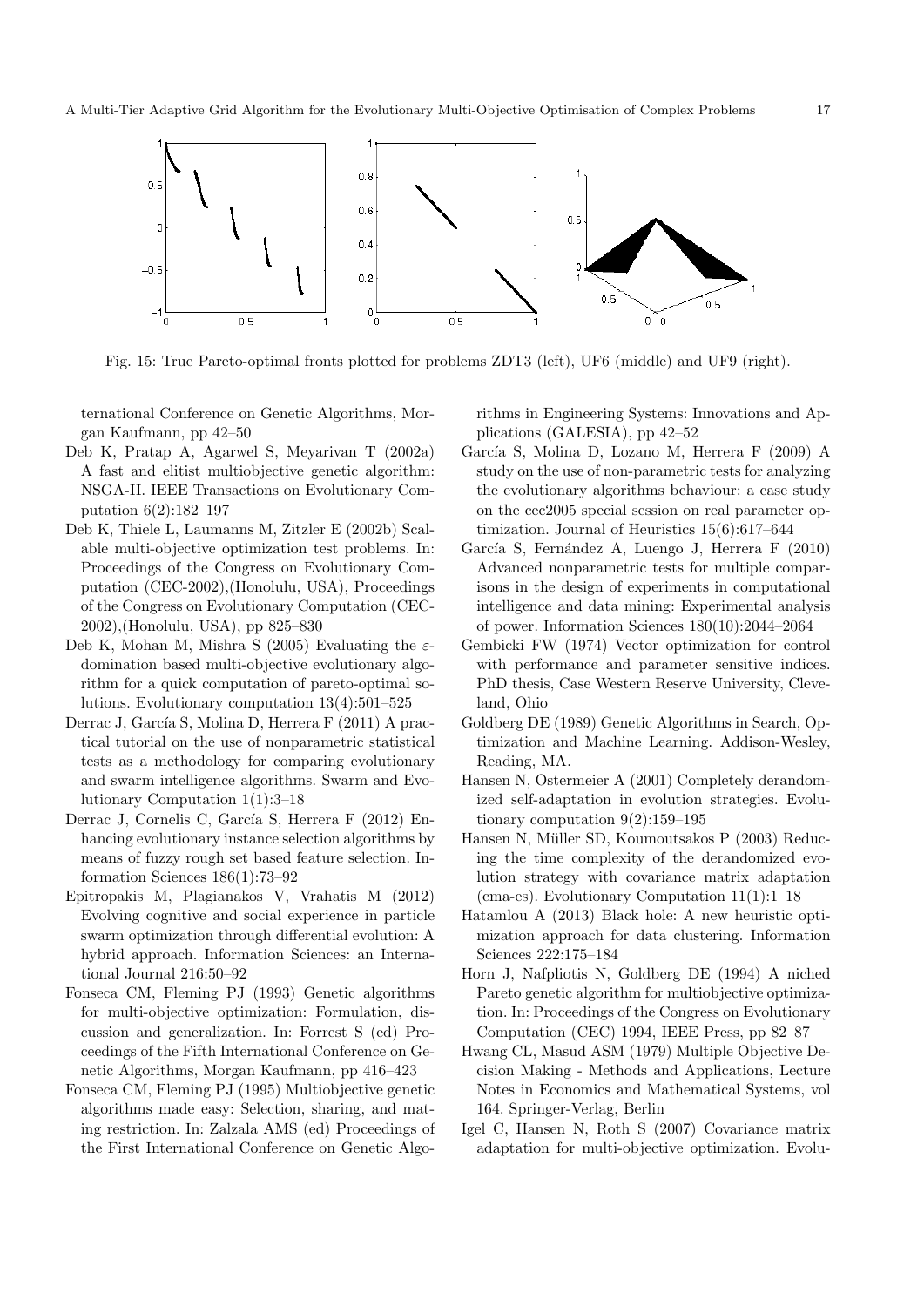tionary computation 15(1):1–28

- Istin M, Pop F, Cristea V (2011) Higa: Hybrid immunegenetic algorithm for dependent task scheduling in large scale distributed systems. In: Parallel and Distributed Computing (ISPDC), 2011 10th International Symposium on, IEEE, pp 282–287
- Knowles J, Corne D (1999) The pareto archived evolution strategy: A new baseline algorithm for pareto multiobjective optimisation. In: Evolutionary Computation, 1999. CEC 99. Proceedings of the 1999 Congress on, IEEE, vol 1
- Knowles JD, Corne DW (2000a) Approximating the nondominated front using the Pareto archived evolution strategy. Evolutionary Computation 8(2):149– 172
- Knowles JD, Corne DW (2000b) Approximating the nondominated front using the pareto archived evolution strategy. Evolutionary computation 8(2):149– 172
- Li K, Kwong S, Cao J, Li M, Zheng J, Shen R (2012) Achieving balance between proximity and diversity in multi-objective evolutionary algorithm. Information Sciences 182(1):220–242
- Michalewicz Z, Fogel DB (2000) How to Solve It: Modern Heuristics. Springer, Berlin
- Nasir M, Mondal AK, Sengupta S, Das S, Abraham A (2011) An improved multiobjective evolutionary algorithm based on decomposition with fuzzy dominance. In: Evolutionary Computation (CEC), 2011 IEEE Congress on, IEEE, pp 765–772
- Purshouse RC (2003) On the evolutionary optimisation of many objectives. PhD thesis, Department of Automatic Control and Systems Engineering, University of Sheffield, Sheffield, UK, S1 3JD
- Purshouse RC, Fleming PJ (2007) On the evolutionary optimization of many conflicting objectives. Evolutionary Computation, IEEE Transactions on 11(6):770–784
- Rostami S (2014) Preference focussed many-objective evolutionary computation. PhD thesis, Manchester Metropolitan University, Manchester, UK
- Rostami S, Shenfield A (2012) Cma-paes: Pareto archived evolution strategy using covariance matrix adaptation for multi-objective optimisation. In: Computational Intelligence (UKCI), 2012, IEEE, pp 1–8
- Rudolph G, Agapie A (2000) Convergence properties of some multi-objective evolutionary algorithms. In: Proceedings of the Congress on Evolutionary Computation (CEC) 2000, IEEE Press, pp 1010–1016
- Sfrent A, Pop F (2015) Asymptotic scheduling for many task computing in big data platforms. Information Sciences 319:71–91
- Silverman BW (1986) Density Estimation for Statistics and Data Analysis. Chapman and Hall, London
- Srinivas N, Deb K (1994) Multiobjective optimization using nondominated sorting in genetic algorithms. Evolutionary Computation 2(3):221–248
- Tiwari S, Fadel G, Koch P, Deb K (2009) Performance assessment of the hybrid archive-based micro genetic algorithm (amga) on the cec09 test problems. In: Evolutionary Computation, 2009. CEC'09. IEEE Congress on, IEEE, pp 1935–1942
- Voß T, Hansen N, Igel C (2010) Improved step size adaptation for the mo-cma-es. In: Proceedings of the 12th annual conference on Genetic and evolutionary computation, ACM, pp 487–494
- Wang Y, Cai Z, Zhang Q (2011) Differential evolution with composite trial vector generation strategies and control parameters. Evolutionary Computation, IEEE Transactions on 15(1):55–66
- Wilcoxon F (1945) Individual comparisons by ranking methods. Biometrics bulletin pp 80–83
- Yang Z, Tang K, Yao X (2008) Large scale evolutionary optimization using cooperative coevolution. Information Sciences 178(15):2985–2999
- Zamuda A, Brest J, Boskovic B, Zumer V (2007) Differential evolution for multiobjective optimization with self adaptation. In: IEEE Congress on Evolutionary Computation, pp 3617–3624
- Zhang Q, Zhou A, Jin Y (2008a) Rm-meda: A regularity model-based multiobjective estimation of distribution algorithm. Evolutionary Computation, IEEE Transactions on  $12(1):41-63$
- Zhang Q, Zhou A, Zhao S, Suganthan PN, Liu W, Tiwari S (2008b) Multiobjective optimization test instances for the cec 2009 special session and competition. University of Essex, Colchester, UK and Nanyang Technological University, Singapore, Special Session on Performance Assessment of Multi-Objective Optimization Algorithms, Technical Report
- Zhang Q, Liu W, Tsang E, Virginas B (2010) Expensive multiobjective optimization by moea/d with gaussian process model. Evolutionary Computation, IEEE Transactions on 14(3):456–474
- Zitzler E, Thiele L (1998) An evolutionary algorithm for multiobjective optimization: The strength pareto approach. Citeseer
- Zitzler E, Thiele L (1999) Multiobjective evolutionary algorithms: A comparative case study and the strength Pareto approach. IEEE Transactions on Evolutionary Computation 3(4):257–271
- Zitzler E, Deb K, Thiele L (2000a) Comparison of multiobjective evolutionary algorithms: Empirical results. Evolutionary Computation 8(2):173–195